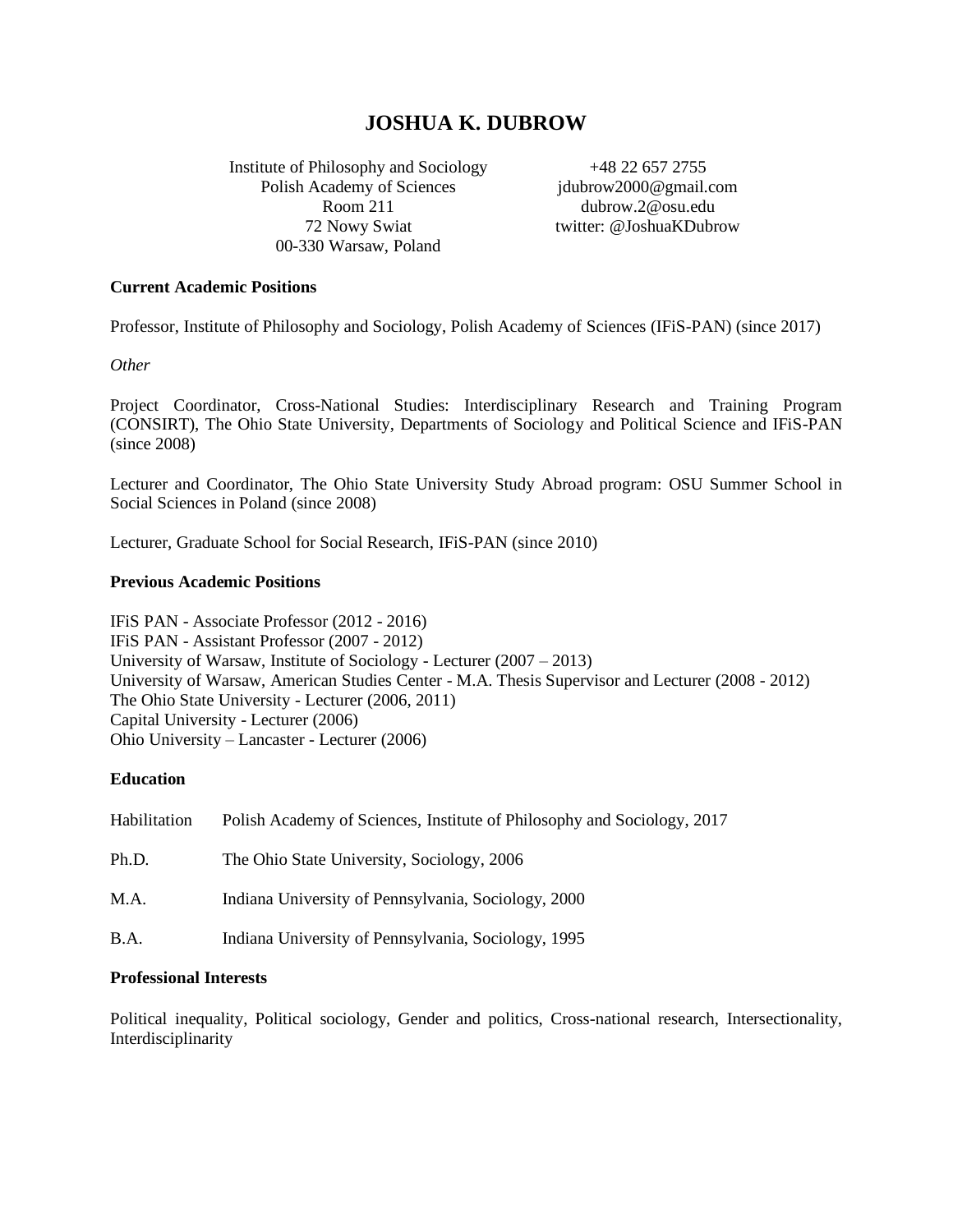# **Publications**

# Books

*Gender, Voice, and Violence in Poland: Women's Protests during the Pandemic*. Zabrzewska, Adrianna and Joshua K. Dubrow (eds.) 2022. Warsaw: IFiS Publishers.

*Gender Quotas in the Post-Communist World: Voice of the Parliamentarians.* Dubrow, Joshua K. and Adrianna Zabrzewska (eds.) 2020. Warsaw: IFiS Publishers.

*The Subjective Experience of Joblessness in Poland.* Tomescu-Dubrow, Irina, Joshua Kjerulf Dubrow, Anna Kiersztyn, Katarzyna Andrejuk, Marta Kolczynska, and Kazimierz M. Slomczynski. 2019. Springer.

*Dynamics of Class and Stratification in Poland*. Tomescu-Dubrow, Irina, Kazimierz M. Slomczynski, Henryk Domanski, Joshua Kjerulf Dubrow, Zbigniew Sawinski, and Dariusz Przybysz. 2018. Budapest: CEU Press.

### Reviewed in *Contemporary Sociology*

*Towards Electoral Control in Central and Eastern Europe*. Dubrow, Joshua K. and Nika Palaguta (eds.). 2016. Warsaw: IFiS Publishers.

*Political Inequality in an Age of Democracy: Cross-national Perspectives*. Dubrow, Joshua Kjerulf (ed.). 2015. London: Routledge.

*National and European? Polish Political Elite in Comparative Perspective*. Wesolowski, Wlodzimierz, Kazimierz M. Slomczynski and Joshua Kjerulf Dubrow (eds). 2010. Warsaw: IFiS Publishers.

Reviewed in *European Societies, International Sociology* and *Polish Sociological Review*

# Journal Articles

Dubrow, Johsua K., Irina Tomescu-Dubrow and Olga Lavrinenko. 2022. "Contacting a public official: Concept and measurement in cross-national surveys, 1960s–2010s." *Social Science Quarterly* DOI: 10.1111/ssqu.13177

Zelinska, Olga, and Joshua K. Dubrow. 2021. "PaReSoGo: Dataset on party representation of social groups for 25 countries, 2002–2016." *Party Politics*: DOI 13540688211023859.

Dubrow, Joshua K. 2021. "Local Data and Upstream Reporting as Sources of Error in the Administrative Data Undercount of Covid 19." *International Journal of Social Research Methodology*. DOI: 10.1080/13645579.2021.1909337

Kwak, Joonghyun, Irina Tomescu-Dubrow, Kazimierz M. Slomczynski, and Joshua K. Dubrow. 2020. "Youth, Institutional Trust, and Democratic Backsliding." *American Behavioral Scientist* 64, no. 9: 1366- 1390.

Dubrow, Joshua Kjerulf, Marta Kolczynska, Kazimierz M. Slomczynski and Irina Tomescu-Dubrow. 2018. "Sociologists Everywhere: Country Representation in Conferences Hosted by the International Sociological Association, 1990 to 2012." *Current Sociology* 66(3): 466 – 489. [Authors contributed equally and listed alphabetically]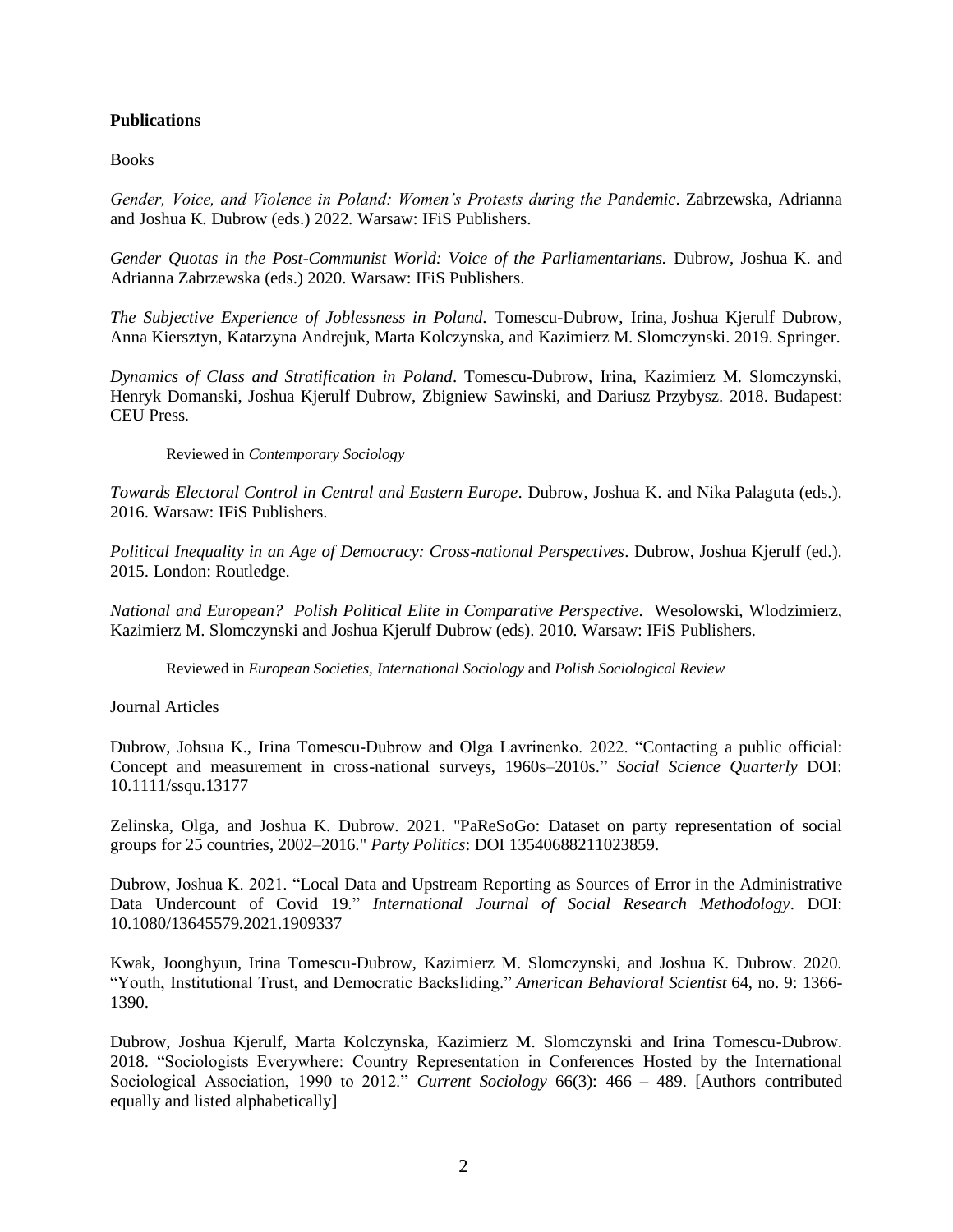Mikucka, Malgorzata, Francesco Sarracino, and Joshua K. Dubrow. 2017. "When Does Economic Growth Improve Life Satisfaction? Multilevel Analysis of the Roles of Social Trust and Income Inequality in 46 Countries, 1981–2012." *World Development* 93: 447-459.

Grunberg, Sarah and Joshua K. Dubrow. 2017. "Political Sociology and the Fate of the Precariat Professor." *Sociologies in Dialogue* 2(2): 136 – 156.

Dubrow, Joshua Kjerulf and Irina Tomescu-Dubrow. 2016. "The Rise of Cross-national Survey Data Harmonization in the Social Sciences: Emergence of an Interdisciplinary Methodological Field." *Quality and Quantity* 50(4): 1449 – 1467.

Dubrow, Joshua Kjerulf. 2015. "Political inequality is International, Interdisciplinary and Intersectional." *Sociology Compass* 9(6): 477-486.

Dubrow, Joshua Kjerulf and Marta Kolczynska. 2015. "A quem pertence o estudo da democracia? Sociologia, ciência política e a promessa da interdisciplinaridade na Sociologia política desde 1945 [Who Owns the Study of Democracy? Sociology, Political Science, and the Interdisciplinary Promise of Political Sociology since 1945]." *Sociologias* 17(38): 92 - 120.

Tomescu-Dubrow, Irina, Joshua Kjerulf Dubrow, and Kazimierz M. Slomczynski. 2014. "Ecological Determinants of Local Government Opposition to Federal Policy." *Journal of Urban Affairs* 36(3): 401- 419.

Dubrow, Joshua Kjerulf. 2012. "Dynamics of Political Inequality of Voice: Romanian and Polish Women's Parliamentary Representation since 1945." *Studia Sociologia* 57(1): 3 – 25.

Dubrow, Joshua Kjerulf. 2012. "Do Political Parties Represent Women, the Poor and the Old? Party Image, Party System and Democracy." *International Journal of Sociology* 42(1): 78 – 86.

Dubrow, Joshua Kerjulf and jimi adams. 2012. "Hoop Inequalities: Race, Class and Family Structure Background and the Odds of Playing in the National Basketball Association." *International Review for the Sociology of Sport* 47(1): 43-59.

Media citation in *ESPN the Magazine* (July 25, 2011) and *Harvard Business Review Stat of the Day*

Dubrow, Joshua Kjerulf. 2011. "The Importance of Party Ideology: Explaining Parliamentarian Support for Political Party Gender Quotas in Eastern Europe." *Party Politics* 17(5): 561-580.

Dubrow, Joshua Kjerulf. 2011. "Sociology and American Studies: A Case Study in the Limits of Interdisciplinarity." *The American Sociologist* 42(4): 303-315.

Pawlowski, Lukasz and Joshua Kjerulf Dubrow. 2011. "Worlds Apart? Political Theorists, Parliamentarians and the Meaning of Unequal Representation." *Polish Sociological Review* 175(3): 301 – 314.

Dubrow, Joshua Kjerulf. 2010. "Cross-National Measures of Political Inequality of Voice." *Ask: Research and Methods* 19: 93-110.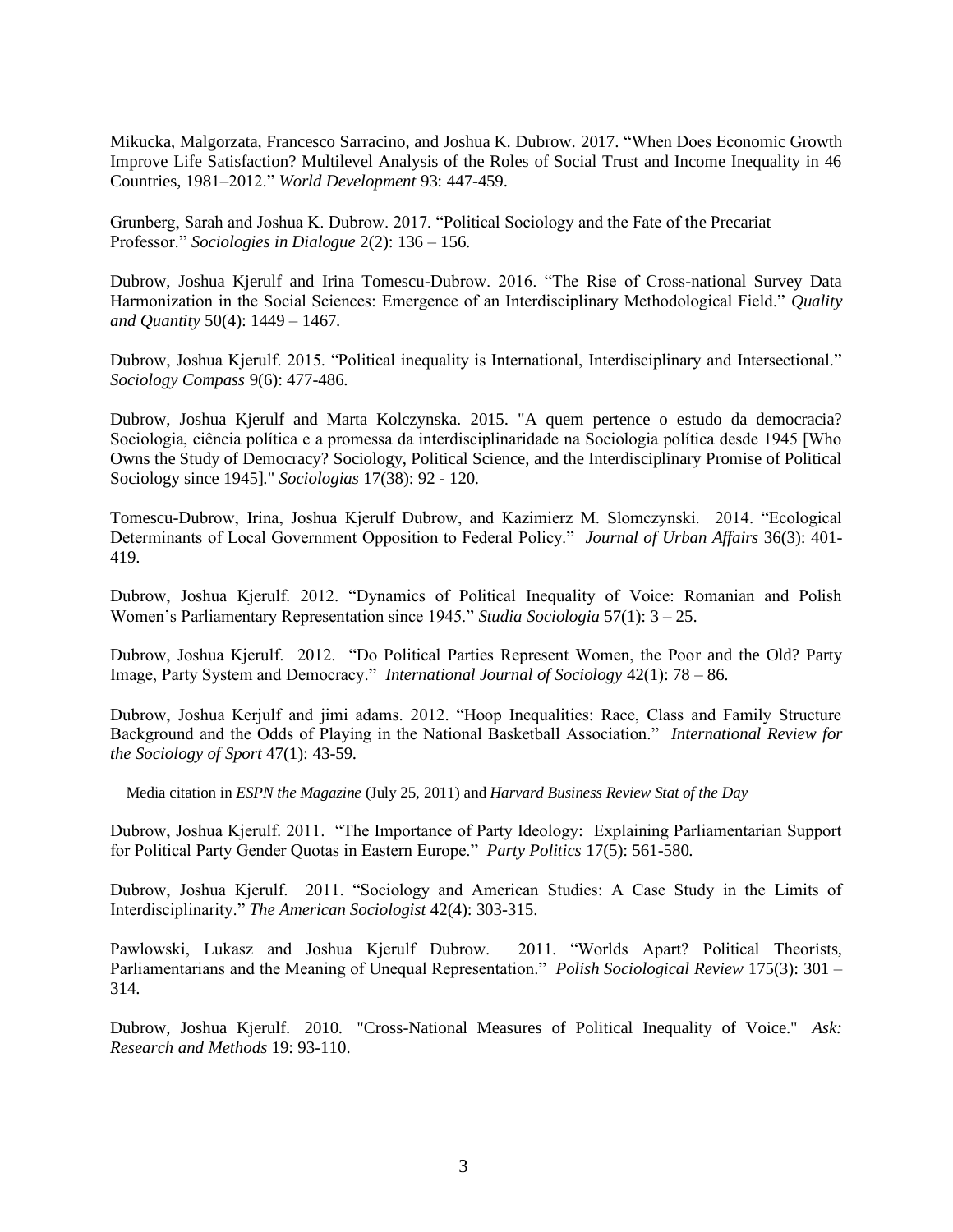Dubrow, Joshua Kjerulf. 2008. "How Can We Account for Intersectionality in Quantitative Analysis of Survey Data? Empirical Illustration of Central and Eastern Europe." *Ask: Research and Methods* 17: 85- 102.

Yamokoski, Alexis and Joshua Kjerulf Dubrow. 2008. "How Do Elites Define Influence? Personality and Respect as Sources of Social Power." *Sociological Focus* 41(4): 319-336.

Dubrow, Joshua Kjerulf, Kazimierz M. Slomczynski and Irina Tomescu-Dubrow. 2008. "Effects of Democracy and Inequality on Soft Political-Protest in Europe: Exploring the European Social Survey Data." *International Journal of Sociology* 38(3): 36 – 51.

Form, William and Joshua Kjerulf Dubrow. 2008. "The Ecology of Denominational Fundamentalism in a Metropolis." *City & Community* 7(2): 141-162.

Dubrow, Joshua Kjerulf. 2007. "Choosing among Discrete Choice Models for Voting Behavior." *Ask: Society, Research, Methods* 16: 9 -24.

Dubrow, Joshua Kjerulf. 2006. "Women's Representation in the Romanian Chamber of Deputies, 1992 - 2005: The Effect of District Economic Development." *International Journal of Sociology* 36 (1): 93-109.

Sanderson, Stephen K., D. Alex Heckert and Joshua Dubrow. 2005. "Militarist, Marxian, and Non-Marxian Materialist Theories of Gender Inequality: A Cross Cultural Test." *Social Forces* 83 (4): 1424- 1442.

Form, William and Joshua Dubrow. 2005. "Downtown Metropolitan Churches: Ecological Situation and Response." *Journal for the Scientific Study of Religion* 44 (3): 271-290.

Sanderson, Stephen K. and Joshua Dubrow. 2000. "Fertility Decline in the Modern World and in the Original Demographic Transition: Testing Three Theories with Cross-National Data." *Population and Environment* 21 (6): 511-538.

Dubrow, Joshua and Stephen K. Sanderson. 1998. "Was There Racial Antagonism in the Ancient World?" *Sociological Viewpoints* 14: 63-83.

### Book Chapters

Dubrow, Joshua K. and Corina Ilinca. 2019. "Quantitative Approaches to Intersectionality: New Methodological Directions and Implications for Policy Analysis," pp. 195 – 214 in *The Palgrave Handbook of Intersectionality in Public Policy* edited by Olena Hankivsky and Julia S. Jordan-Zachery. London: Palgrave Macmillan.

Hughes, Melanie and Joshua K. Dubrow. 2017. "Intersectionality and Women's Political Empowerment Worldwide," pp. 77 – 96 in *Measuring Women's Political Empowerment across the Globe* edited by Alexander A., Bolzendahl C., Jalalzai F. London: Palgrave Macmillan.

Slomczynski, Kazimierz M., Irina Tomescu-Dubrow, Joshua K. Dubrow, and Danuta Życzyńska-Ciołek. 2016. "Introduction: Dynamics of Social Structure," pp. 13 – 24 in *Dynamics of Social Structure*, edited by K. M. Slomczynski and I. Tomescu-Dubrow. Warsaw: IFiS PAN Publishers.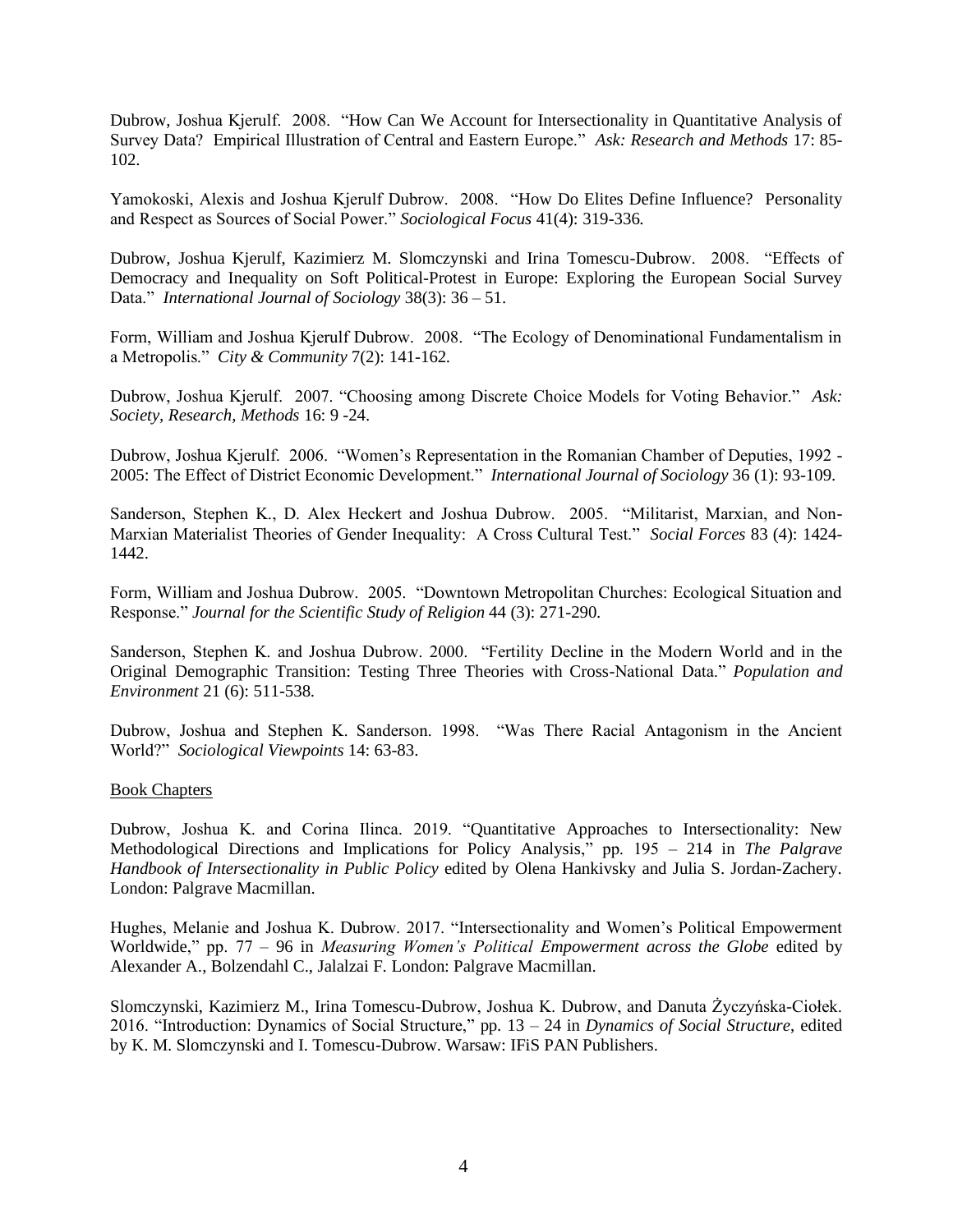Dubrow, Joshua Kjerulf. 2013. "Why Should Social Scientists Account for Intersectionality in Quantitative Analysis of Survey Data?" pp. 161 – 177 in *Intersectionality und Kritik*, edited by Vera Kallenberg, Jennifer Meyer, and Johanna M. Müller. Springer VS.

Dubrow, Joshua Kjerulf, Karolina Papros and Dorota Woroniecka. 2012. "Postawy Polskich Parlamentarzystow Wobec Kwot Dotyczacych Plci [Polish Parliamentarians' Attitudes toward Gender Quotas]," pp. 145 – 164 in *Tozsamosc, Zaufanie, Integracja: Polska i Europa* edited by Wlodzimierz Wesolowski and Kazimierz M. Slomczynski. Warsaw: IFiS Publishers.

Slomczynski, Kazimierz M. and Joshua Kjerulf Dubrow. 2010. "When and Where Class Matters for Political Outcomes: Class and Politics in a Cross-National Perspective." Pp. 195 – 214 in *Handbook of Politics: State and Society in Global Perspective* edited by Kevin T. Leicht and J. Craig Jenkins. Springer.

Dubrow, Joshua Kjerulf. 2008. "Świadomość klasowa interesów politycznych: Pojęcie i pomiar [Class Consciousness of Political Interests: Concept and Measurement]" pp. 271 – 292 in *Zmiany stratyfikacji społecznej w Polsce* edited by Henryk Domanski. IFiS: Warsaw.

Dubrow, Joshua Kjerulf. 2007. "Voting for Descriptive Representation: Demographic Cues across Multiple Elections" pp. 271 - 286 in *Continuity and Change in Social Life: Structural and Psychological Adjustment in Poland*, edited by Kazimierz M. Slomczynski and Sandra Marquart-Pyatt. IFiS: Warsaw.

Guest Edited Journals

Dubrow, Joshua K. 2021. Political Voice in Europe. *International Journal of Sociology* 51(4).

Lopez, Matias and Joshua K. Dubrow. 2020. Why Political Inequality Endures: Elites, Contestation and Participation in Modern Democracies. *American Behavioral Scientist* 64(9).

Sadowski, Ireneusz and Joshua K. Dubrow. 2018. The Ballot Box Revolutions in Ukraine, Poland, and Hungary. *International Journal of Sociology* 48(1).

Jenkins, J. Craig, Kazimierz M. Slomczynski and Joshua Kjerulf Dubrow. 2016. Political Behavior and Big Data. *International Journal of Sociology* 46(1).

Dubrow, Joshua Kjerulf and Soraya Vargas Cortes. 2013. Democracy, Global Governance and Political Inequality. *International Journal of Sociology* 43(2).

Cortes, Soraya Vargas and Joshua Kjerulf Dubrow. 2013. Dossier Section: Desigualdade Política, Democracia e Governança Global [Political Inequality, Democracy and Global Governance] in *Sociologias* [Brazil] 15(32).

Tomescu-Dubrow, Irina, Joshua Kjerulf Dubrow and Kazimierz M. Slomczymski. 2013. Nationalism and Identity in Cross-National Perspective. *Studia Sociologia* [Romania] 58(1).

Cortes, Soraya Vargas and Joshua Kjerulf Dubrow. 2011. Political Inequality in Latin America. *International Journal of Sociology* 41 (2).

Dubrow, Joshua Kjerulf. 2008. Causes and Consequences of Political Inequality in Cross-National Perspective. *International Journal of Sociology* 37 (4).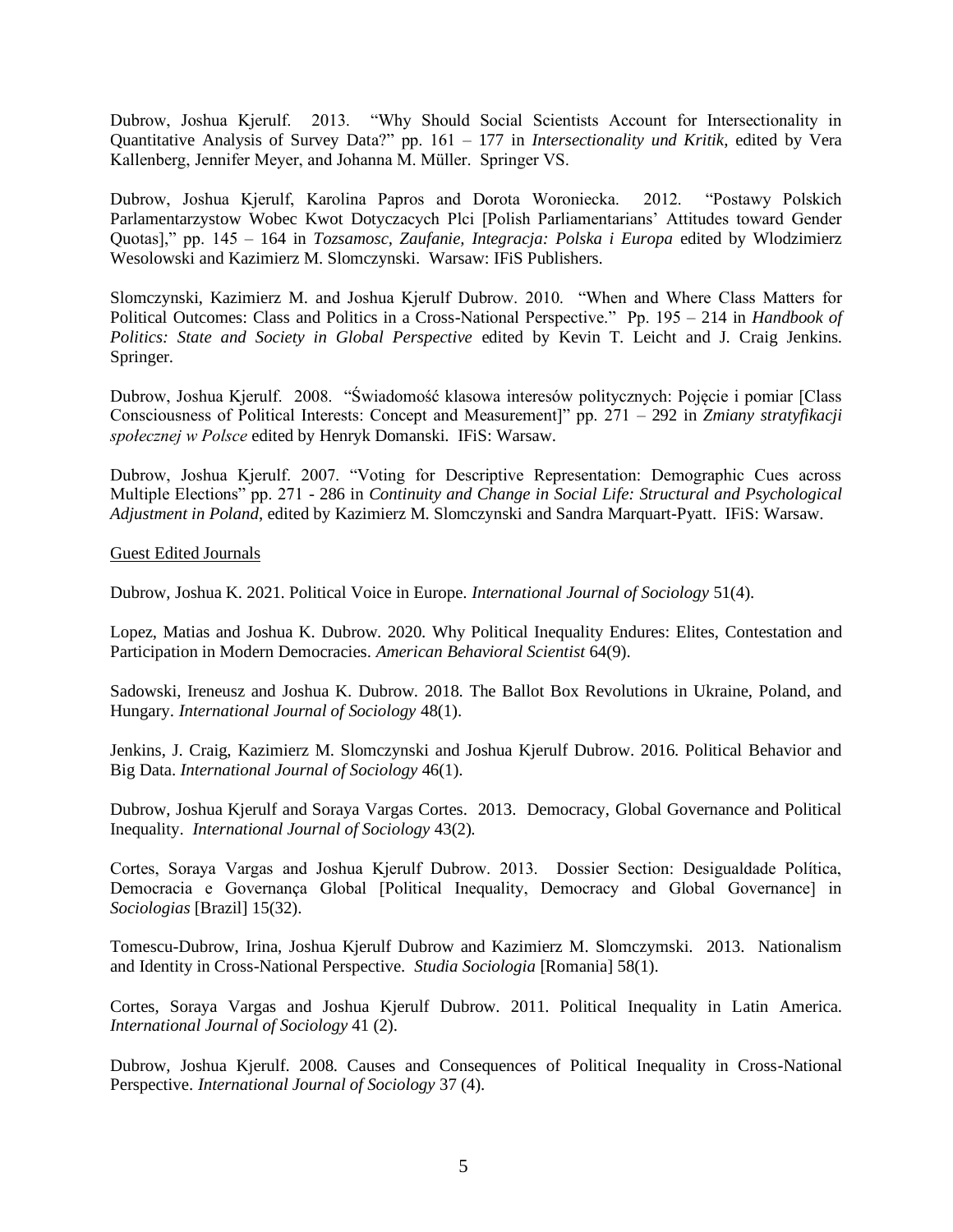### Editor's Reviewed Publications

Dubrow, Joshua K. 2021. "Guest Editor's Introduction: Political Voice in Europe." *International Journal of Sociology* 51(4): 257-259.

Lopez, Matias and Joshua K. Dubrow. 2020. "Politics and Inequality in Comparative Perspective: A Research Agenda." *American Behavioral Scientist* 64(9): 1199 – 1210.

Sadowski, Ireneusz and Joshua K. Dubrow. 2018. "Guest Editors' Introduction: The Ballot Box Revolutions in Ukraine, Poland, and Hungary." *International Journal of Sociology* 48(1): 1 - 5.

Jenkins, J. Craig, Kazimierz M. Slomczynski and Joshua Kjerulf Dubrow. 2016. "Guest Editors' Introduction: Political Behavior and Big Data." *International Journal of Sociology* 46: 1 – 7.

Dubrow, Joshua Kjerulf. 2015. "Introduction: Political Inequality in an Age of Democracy" pp. 1-6 in *Political Inequality in an Age of Democracy: Cross-national Perspectives*, edited by Joshua Kjerulf Dubrow. London: Routledge.

Dubrow, Joshua Kjerulf. 2015. "The Concept and Study of Political Inequality" pp. 9-27 in *Political Inequality in an Age of Democracy: Cross-national Perspectives*, edited by Joshua Kjerulf Dubrow. London: Routledge.

Dubrow, Joshua Kjerulf. 2015. "Conclusion: Lessons Learned" pp. 149-153 in *Political Inequality in an Age of Democracy: Cross-national Perspectives*, edited by Joshua Kjerulf Dubrow. London: Routledge.

Dubrow, Joshua Kjerulf and Soraya Vargas Cortes. 2013. "Guest Editors' Introduction: Democracy, Global Governance and Political Inequality." *International Journal of Sociology* 43(2): 3 – 12.

Portuguese version, "Desigualdade Política, Democracia e Governança Global." *Sociologias* [Brazil] 15(32): 14-17, January 2013.

Tomescu-Dubrow, Irina, Joshua Kjerulf Dubrow and Kazimierz M. Slomczymski. 2013. "Foreword to Special Issue: Nationalism and Identity in Cross-National Perspective." *Studia Sociologia* [Romania] 58(1): 5-8.

Dubrow, Joshua Kjerulf. 2013. "Democratic Global Governance, Political Inequality, and the Nationalist Retrenchment Hypothesis." *International Journal of Sociology* 43(2): 55 – 69.

Portuguese version, "Governança Global Democrática, Desigualdade Política e a Hipótese da Resistência Nacionalista." *Sociologias* [Brazil] 15(32): 94 – 110, January 2013.

Cortes, Soraya Vargas and Joshua Kjerulf Dubrow. 2011. "Guest Editors' Introduction: Political Inequality in Latin America." *International Journal of Sociology* 41 (2): 3-9.

Dubrow, Joshua Kjerulf and Dorota Woroniecka. 2010. "Polish Parliamentarian Attitudes toward Gender Equality and Gender Quotas: National and European Influences" pp 125-148 in *National and European? Polish Political Elite in Comparative Perspective*, edited by Wesolowski, Wlodzimierz, Joshua Kjerulf Dubrow and Kazimierz M. Slomczynski, IFiS Publishers, Warsaw.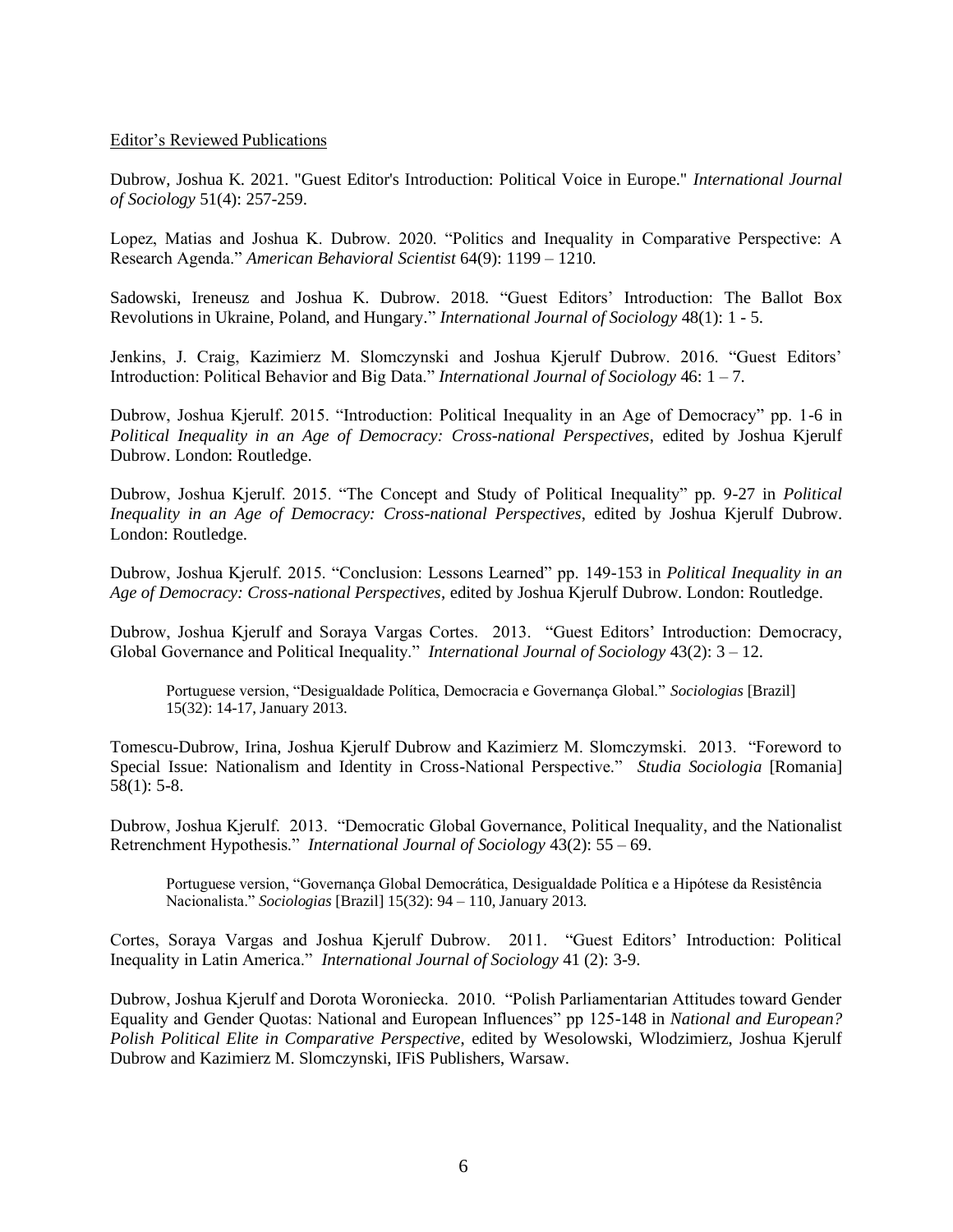Wesolowski, Wlodzimierz, Joshua Kjerulf Dubrow and Kazimierz M. Slomczynski, 2010. "Introduction: Identity, Trust, and Socio-Political Contexts," pp. 9 – 28 in *National and European? Polish Political Elite in Comparative Perspective*, edited by Wesolowski, Wlodzimierz, Kazimierz M. Slomczynski and Joshua Kjerulf Dubrow. IFiS Publishers, Warsaw.

Dubrow, Joshua Kjerulf. 2008. "Guest Editor's Introduction: Defining Political Inequality with a Cross-National Perspective." *International Journal of Sociology*, Special Issue: Causes and Consequences of Political Inequality in Cross-National Perspective  $37(4)$ :  $3-9$ .

# Data

Dubrow, Joshua K. and Olga Lavrinenko: POLINQ-Participation: Political Inequality of Voice [data]. Institute of Philosophy and Sociology of the Polish Academy of Sciences, Polish Academy of Sciences [producer], Warsaw, 2021. PADS22001. Polskie Archiwum Danych Społecznych [distributor], Repozytorium Danych Społecznych [publisher], 2022. https://doi.org/10.18150/PC8QZQ, V1

Zelinska, Olga and Joshua K. Dubrow: Party Representation of Social Groups (PaReSoGo) [data]. Institute of Philosophy and Sociology of the Polish Academy of Sciences [producer], Warsaw, 2021. PADS21317. Polish Social Data Archive [distributor], Repozytorium Danych Społecznych [publisher], 2021. https://doi.org/10.18150/NPXPAT, V1

East European Parliamentarian and Candidate Data (EAST PaC) for Poland, Hungary, and Ukraine, 1985– 2015. Version 2.0. Funded by Poland's National Science Centre (decision number 2012/05/E/HS6/03556).

### Selected Other Publications

Tomescu-Dubrow, Irina, Joshua K. Dubrow, Ilona Wysmulek, and Kazimierz M. Slomczynski. 2018. "Have Done 'Ever' Political Participation Items in Cross-national Surveys: Origins and Implications for Analyses." *Harmonization: Newsletter on Survey Data Harmonization in the Social Sciences* 4(2): 2 – 11.

Dubrow, Joshua Kjerulf. 2014. "Democracy and Equality in UK, USA and Canadian Newspapers, 1988 – 2013." Published on Routledge website for the book, *Political Inequality in an Age of Democracy: Crossnational Perspectives*.

Dubrow, Joshua Kjerulf. 2013. Review of *Homeland Insecurity: The Arab and Muslim American Experience after 9/11* by Louise Cainkar (2009), Russell Sage Foundation: New York. *International Sociology Review of Books* 28(20):173-176.

Dubrow, Joshua Kjerulf and jimi adams. 2013. "Youth and Sports." *The New York Times*, p. A 28, November 8.

# **Research Grants**

- 2022 2025 Principal Investigator, Polish National Science Centre or (Narodowe Centrum Nauki) OPUS 22 grant, "The Construction of Post-Pandemic Society: Covid-19 Street Protest in Poland," (2021/43/B/HS6/01155) (870,566 PLN)
- 2017 2021 Principal Investigator, Polish National Science Centre or (Narodowe Centrum Nauki) OPUS 12 grant, "Political Voice and Economic Inequality across Nations and Time," (2016/23/B/HS6/03916) (764,725 PLN)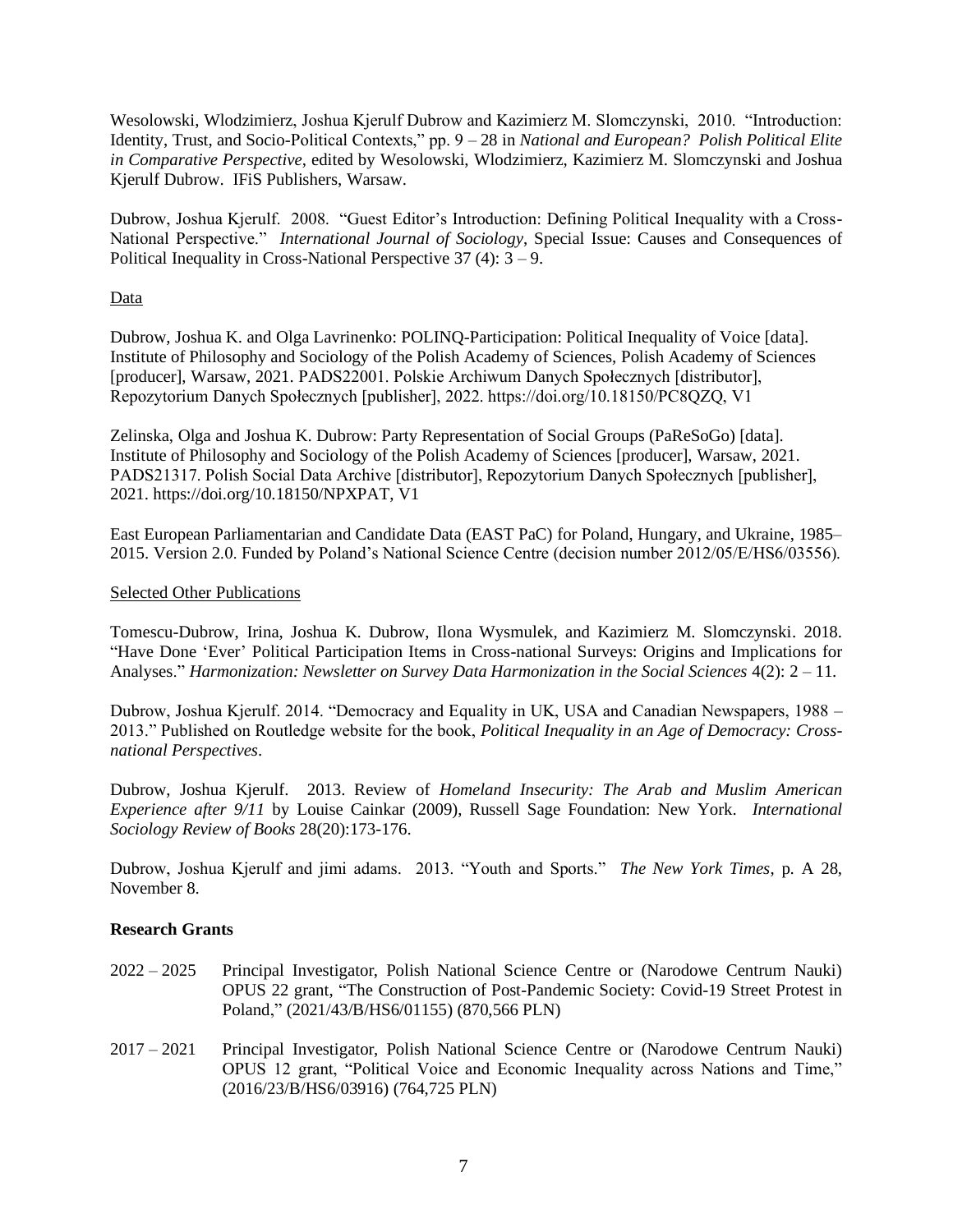| $2013 - 2016$       | Principal Investigator, Polish National Science Centre or (Narodowe Centrum Nauki)<br>SONATA-BIS grant, "Who Wins and Who Loses in the Parliamentary Elections? From<br>Formal Theory to Empirical Analysis," (2012/05/E/HS6/03556) (359,875 PLN, ca.<br>100,000 USD)                                                           |
|---------------------|---------------------------------------------------------------------------------------------------------------------------------------------------------------------------------------------------------------------------------------------------------------------------------------------------------------------------------|
| $2012 - 2014$       | Manager, Polish Ministry of Science and Higher Education, Index Plus grant,<br>"Digitization and Internationalization of the Journal Ask: Research and Methods" (85,000)<br>PLN)                                                                                                                                                |
| 2007-2008           | Principal Investigator, Individual Advanced Research Opportunities (IARO) Program for<br>Southeastern Europe and Eurasia, International Research & Exchanges Board (IREX) for<br>"Gender and Ethnic Political Representation in Moldova: How Do Political Parties<br>Respond to Civil Society Pressures?" (7800 USD) (declined) |
| 2006                | Coca-Cola Critical Difference for Women Graduate Studies Grant (1000 USD)<br>Phyllis Krumm Memorial International Scholarship (1000 USD)                                                                                                                                                                                        |
| 2004                | Department of Sociology Biannual Research Award, The Ohio State University for<br>"Impact of Elections on Descriptive Representation: A Micro-Level Analysis" (750 USD)                                                                                                                                                         |
| <b>Other Grants</b> |                                                                                                                                                                                                                                                                                                                                 |
| 2018                | Polish Academy of Sciences, conference grant for Political Voice and Economic<br>Inequality across Nations and Time: Theories, Measures, and Empirical Studies" (9160)                                                                                                                                                          |

# **Teaching**

USA: The Ohio State University; Capital University; Ohio University – Lancaster

Poland: University of Warsaw, Institute of Sociology; University of Warsaw, American Studies Center; Graduate School for Social Research, IFiS-PAN

Courses Taught by Topic

PLN)

*Inequality* Social Stratification and Mobility Comparative Social Inequality Women and Politics in Comparative Perspective

*Thesis and Research* Empirical Research in the Social Sciences: Reading and Writing in the Social Sciences (with Ilona Wysmulek) From Idea to Research and Publishing in the Social Sciences M.A. Thesis Seminar: Sociological Perspectives on American Culture Proseminar in Interdisciplinary Cross-National Studies (with Irina Tomescu-Dubrow and Kazimierz M. Slomczynski) Social Research Methods

*American Society* Contemporary American Society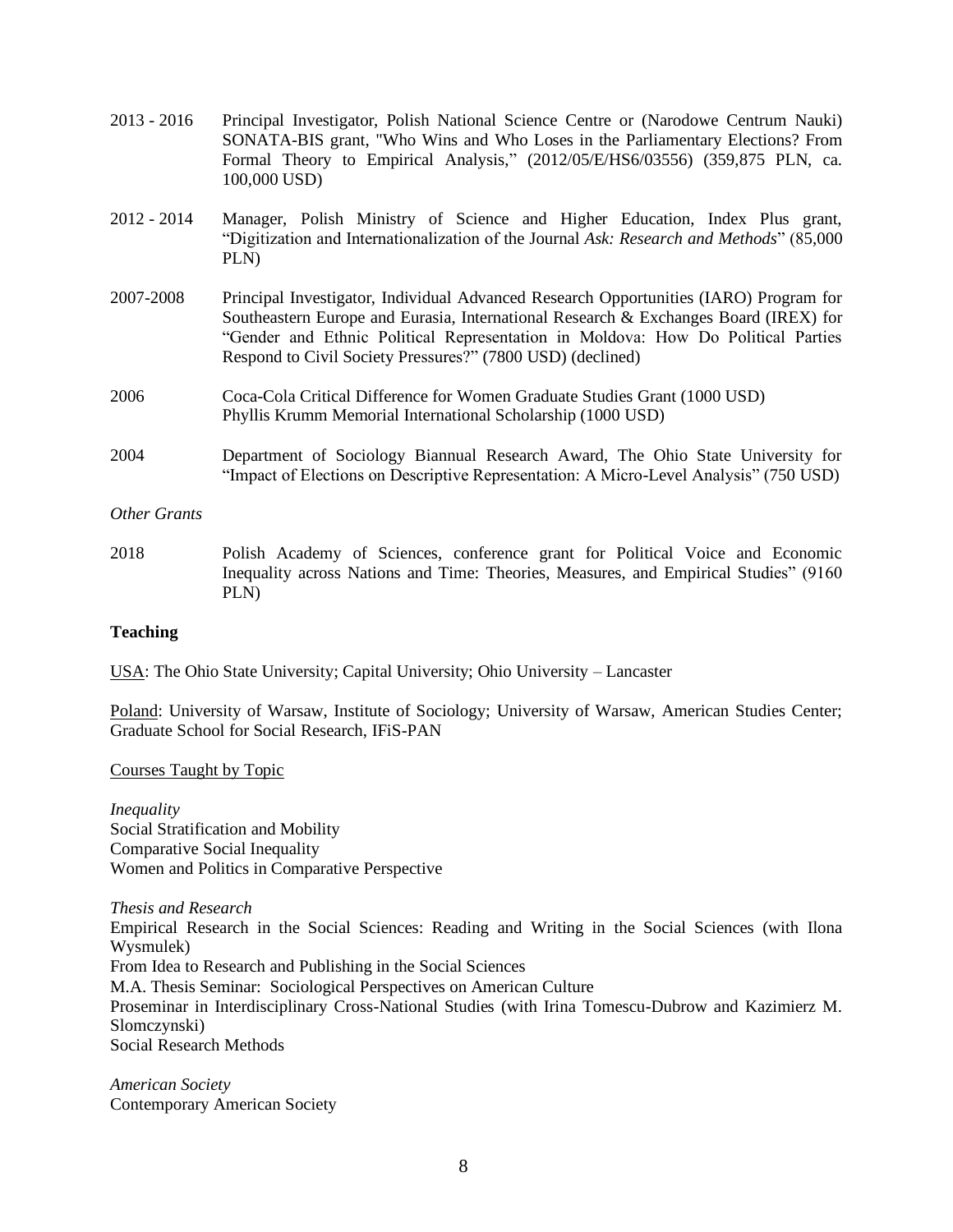September 11, 2001: The United States and the World (with Irina Tomescu-Dubrow) New York: The City and Its People (with Irina Tomescu-Dubrow)

*Social Change* Social Change in Central and Eastern Europe Theories of Social Differentiation and Social Change (with Irina Tomescu-Dubrow and Kazimierz M. Slomczynski)

*Other* Introduction to Sociology Sociology of Sport

# **Conference and Workshop Organizing**

2021 Workshop (with Zuzana Fellegi and Lenka Hrbkova): "Women and Leadership: New Challenges, Issues, and Methods." May 17 – 28, 2021, ECPR Joint Sessions Workshops, online.

Conference Session (with Olga Zelinska): "Whose Voice? How Loud? Who Listens? Political Voice during Social Transformations." February 23 - 28, International Sociological Association Forum of Sociology, online.

- 2019 Conference and Workshop (with Kazimierz M. Slomczynski and Irina Tomescu-Dubrow): "Building Multi-Source Databases for Comparative Analyses." December 16-20. Institute of Philosophy and Sociology, Polish Academy of Sciences, Poland.
- 2018 Conference, "Politics and Inequality across Nations and Time: Theoretical and Empirical Approaches," December  $12 - 14$ , Institute of Philosophy and Sociology, Warsaw, Poland.

Conference Sessions: "Political Inequality, Economic Inequality, and Social Transformations Since 1989" and "Inequality, Labor, and Economic Development during Social Transformations," July 15 – 21, International Sociological Association World Congress, Toronto, Canada.

- 2016 Conference Session: "Is Political Inequality Rising, Falling, or Staying the Same?" July 10- 14, International Sociological Association Forum of Sociology, Vienna, Austria.
- 2015 Workshop (with Kazimierz M. Slomczynski and Irina Tomescu-Dubrow): "Health and Wellbeing in Cross-national Perspective." May 6-7, The Ohio State University, Columbus, OH.

Workshop (with Kazimierz M. Slomczynski and Irina Tomescu-Dubrow): "Cross-national Survey Harmonization and Analysis: Weights, Data Quality and Multi-level Modeling." May 11 - 16, The Ohio State University, Columbus, OH.

2014 Workshop, "Parliamentarians, Candidates and Elections in Eastern Europe: From Theory to Empirical Observations," March 18, in Warsaw, Poland (Poland's National Science Centre grant)

Conference and Workshop (with Kazimierz M. Slomczynski and Irina Tomescu-Dubrow): *Interdisciplinary Studies of Political Behavior and the Use of 'Big Data,'* May 6-9, Mershon Center for International Security Studies and the Department of Sociology, The Ohio State University, Columbus OH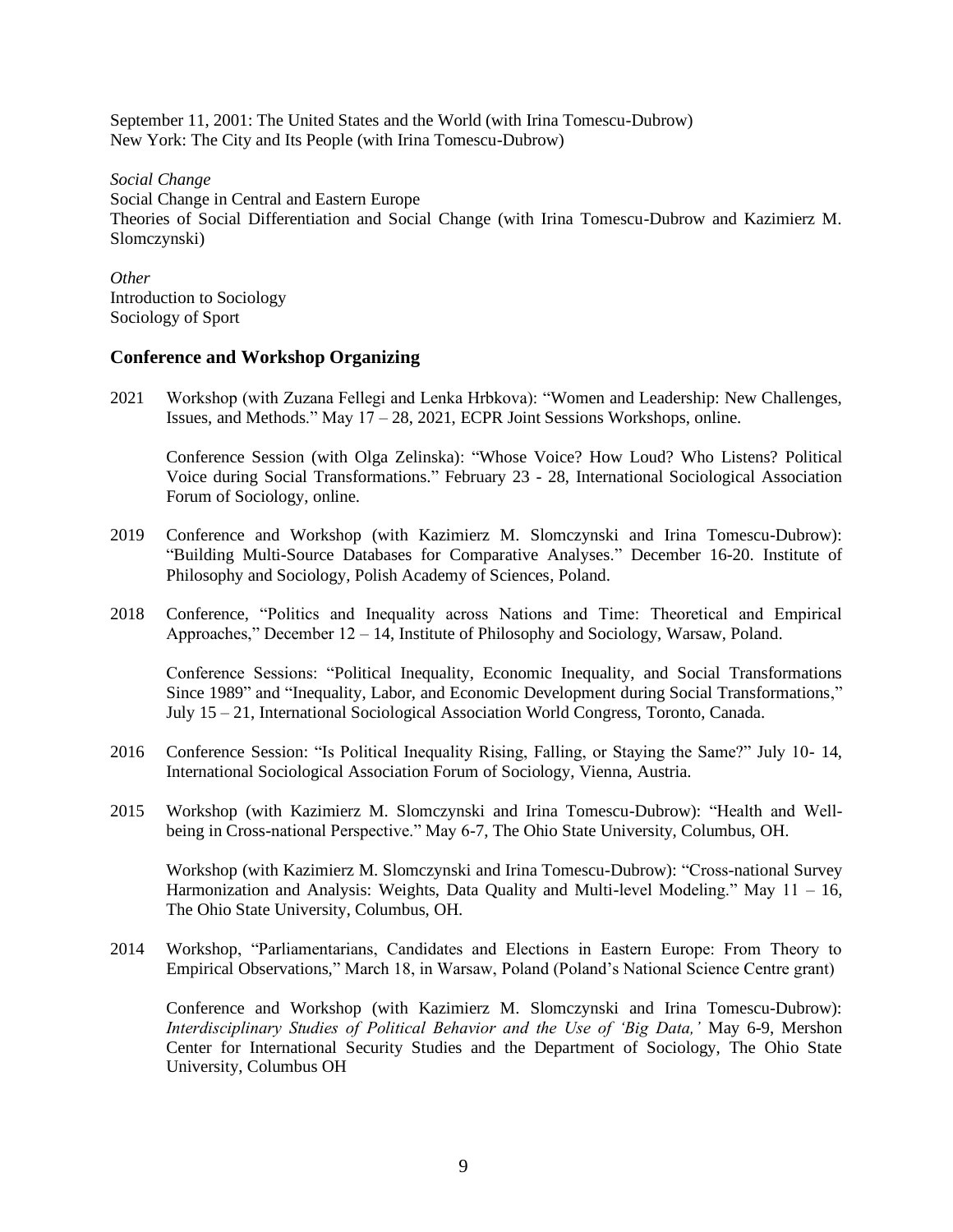Conference Sessions: "Democracy and Inequality across the World" for RC 18, "Social Change: Inequalities in Political Participation" and "Political Inequality and Social Change Outside of the West" for RC 09, at the International Sociological Association World Congress in Yokohama, Japan.

2013 Workshop: "Winners and Losers in the Elections of Eastern Europe," October 18-19, in Warsaw, Poland. (Poland's National Science Centre grant)

Workshop (with Kazimierz M. Slomczynski and Irina Tomescu-Dubrow): *Panel Design and Analysis featuring the Polish Panel Survey POLPAN 1988 – 2013*, May 6-12 in Warsaw, Poland (PAN) and May 20 – 26 in Columbus, Ohio (OSU)

2012 Conference and Workshop (with Kazimierz M. Slomczynski and Irina Tomescu-Dubrow): *Nationalism and Conflict: Interdisciplinary Methodological Approaches*, December 10 – 12, Warsaw, Poland.

Conference Sessions: "Political Inequality Outside of the West, Part I" and "Part II" Joint Session of RC09 and RC18 and "Age of Democracy, Age of Inequality: Global Perspectives on the Relationship between Democracy and Inequality Part I" and "Part II" for RC18 International Sociological Association Second Forum of Sociology in, August 1 – 4, Buenos Aires, Argentina.

Conference Session (with Kazimierz M. Slomczynski and Irina Tomescu-Dubrow): "Trust, Politics and Institutions in Comparative Perspective," session at the 2nd International Conference of the Romanian Sociological Society (RSS) May 31 – June 3, University of Bucharest, Romania.

Conference Session (with Kazimierz M. Slomczynski and Irina Tomescu-Dubrow): "Politics, Institutions and Discrimination across the Post-Communist World: Interdisciplinary Perspectives," Warsaw East European Conference, July 15 – 18, Warsaw, Poland.

2011 Conference Session: "Assessing the Democratic Divide between Eastern and Western Europe." Session in IPSA-ECPR Joint Conference, Sao Paulo, Brazil, February 16 - 19.

Conference Session (with Irina Tomescu-Dubrow): "Post-Soviet or Post-Communist? Dynamic Dimensions of the Democratic Divide." Warsaw East European Conference, Warsaw, Poland, July 15-18, 2011.

2010 Conference Sessions: Political Inequality in Cross-National Perspective: Session 1 "Measurement and Causality" and Session 2 "Consequences of Political Inequality," in Research Committee 18: Political Sociology for World Congress of International Sociological Association, Gothenburg, Sweden, July  $11 - 17$ .

Conference Session (with Kazimierz M. Slomczynski and Irina Tomescu-Dubrow): "Inequalities, Old and New: Romania in Cross-National Perspective," in "Remaking the Social. New Risks and Solidarities," First International Conference of the Romanian Sociological Society, Cluj-Napoca, Romania, December 2 – 4.

2009 Conference and Workshop (with Kazimierz M. Slomczynski and Irina Tomescu-Dubrow): *Area Studies' Contribution to the Knowledge of Ethnic Tension: Interdisciplinary Methodological Approaches*. Warsaw, Poland, December 14 – 19.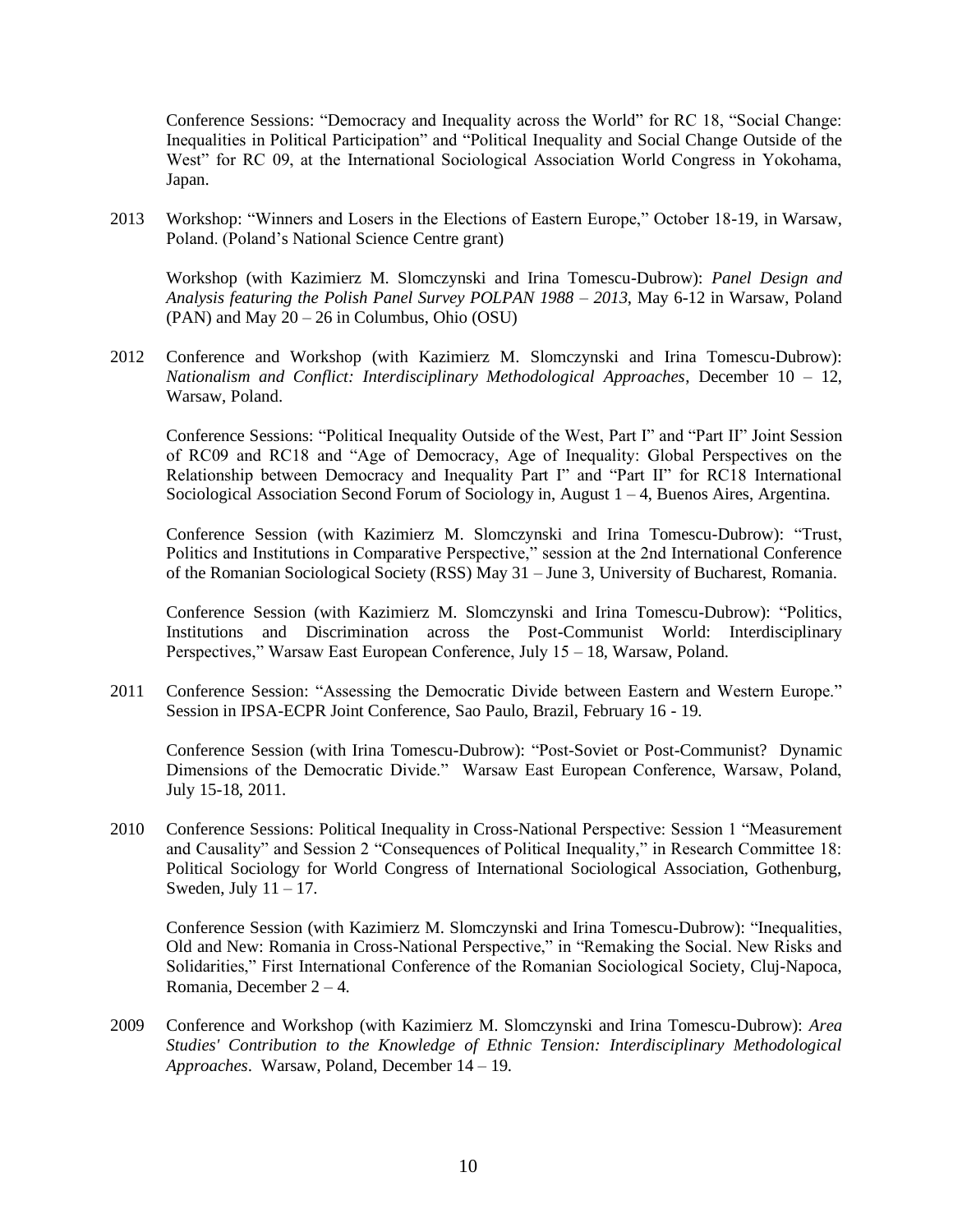Conference Session (with Kazimierz M. Slomczynski): "Causal Analysis Using Multi-Wave Panel Data: Problems and Solutions" at the European Survey Research Association conference in Warsaw, Poland, June 29 – July 3.

- 2008 Conference (with Kazimierz M. Slomczynski and Irina Tomescu-Dubrow): Sociological Public Opinion Research in Central and Eastern Europe: Historical and Cross-National Research. Warsaw, Poland, July  $3 - 5$ .
- 2006 Conference Session: "Gender and Radical Social Change in Poland" at the Midwest Slavic Conference, in Columbus, OH, March 2-4.

### **Conference Presentations**

### *Invited*

| 2021 | "Political Participation, Economic Inequality, and Social Spending in Europe" (with Olga<br>Lavrinenko) March 30 at the Interdisciplinary Seminar in Empirical Social Science,<br>Centre for Excellence in Social Science at the University of Warsaw. Online.                                               |
|------|--------------------------------------------------------------------------------------------------------------------------------------------------------------------------------------------------------------------------------------------------------------------------------------------------------------|
|      | "Gender Quotas in the Post-Communist World: Voice of the Parliamentarians" (with<br>Adrianna Zabrzewska) March 15 at the Committee for Political Sociology CPS Talks<br>with Authors. Online.                                                                                                                |
| 2019 | "Measuring Inequality in Party Representation across Nations and Time using Survey<br>and Administrative Data" (with Olga Zelinska) December $16 - 20$ , "Building Multi-<br>Source Databases for Comparative Analyses." IFiS PAN, Poland.                                                                   |
| 2018 | "Can We Account for Intersectionality with Quantitative Data?" DomEQUAL Venice<br>Symposium #3 The Challenges of Intersectionality, March 23-24, 2018, Ca' Foscari<br>University, Venice, Italy                                                                                                              |
| 2017 | "Political Voice and Economic Inequality across Nations and Time: Project Overview."<br>WZB Berlin Social Science Center, Berlin, Germany, November 6-8.                                                                                                                                                     |
| 2015 | "Is Political Inequality Rising, Falling or Staying the Same? Towards a Cross-national<br>Measurement." International Summer School of the Laboratory for Comparative Social<br>Research, Higher School of Economics, July 28 - 31, Voronovo, Russia.                                                        |
|      | "Using Survey Data to Account for Intersectionality in the Cross-national Measurement<br>of Women's Political Empowerment." Conference, Measuring Women's Political<br>Empowerment across the Globe: Strategies, Challenges and Future Research, Fritz<br>Thyssen Foundation, June $2-6$ , Cologne, Germany. |
| 2014 | "The Experience of Joblessness in Poland." (w/ Marta Kolczynska) Institute for the<br>Quality of Life, Romanian Academy, November 18, Bucharest, Romania.                                                                                                                                                    |
| 2013 | "What Is Political Inequality?" Department of Sociology, Universidade Federal do Rio<br>Grande do Sul, March 15, Porto Alegre, Brazil.                                                                                                                                                                       |
| 2012 | "Intersectionality and Socio-economic Status: Analysis of Cross-national Survey Data."<br>Higher School of Economics, Laboratory for Comparative Social Research, 2nd                                                                                                                                        |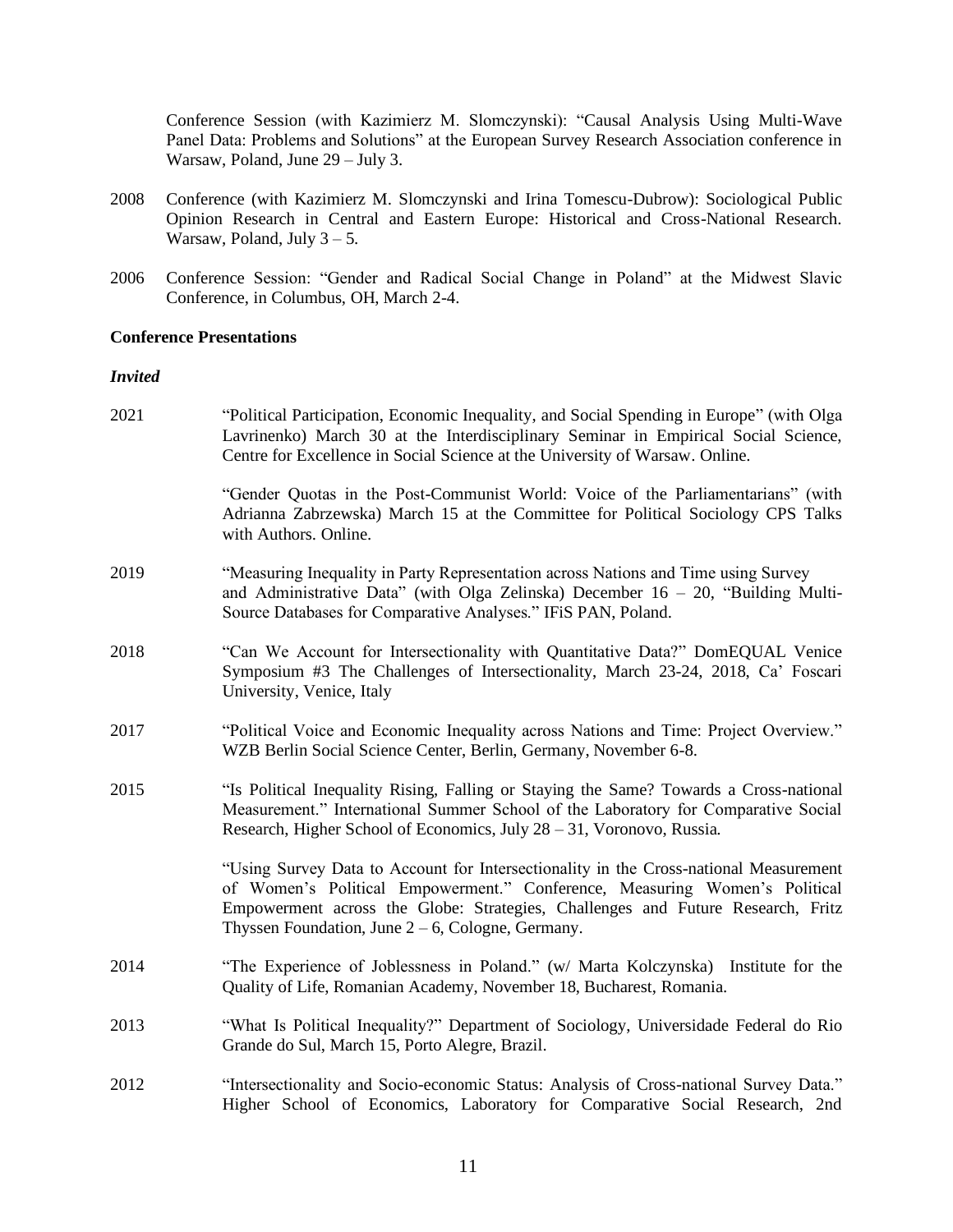International Annual Research Conference, November 6 – 10, Moscow, Russian Federation.

"Intersectionality and Quantitative Methods featuring Cross-national Survey Data." Institute for Intersectionality Research and Policy, Spring Learning Institute, Simon Fraser University, May 2-4, Vancouver, BC, Canada.

2011 "Political Inequality in Cross-National Perspective: Defining a Field." Department of Political Science, Political Behavior Research Group (POLBERG), Central European University, January 13, Budapest, Hungary.

> "Political Inequality in Cross-National Perspective: Defining a Field." Department of Sociology, Universidade Federal do Rio Grande do Sul, February 23, Porto Alegre, Brazil.

> "The Concept of Political Inequality." Department of Political Science, Center for the Study of the Imperfections of Democracy (DISC), Central European University, October 11, Budapest, Hungary.

### *Refereed*

Dubrow, Joshua K. and Olga Li. 2020. "Assessing Change in Individuals' Political Voice and Democratic Commitment in Poland, 2013 - 2018." Presented at the World Association for Public Opinion Research WAPOR 73rd Annual Conference October, 6-10. Online.

Tomescu-Dubrow, Irina, Joshua K. Dubrow, Kazimierz M. Slomczynski, and Nika Palaguta. 2018. "Trends in Youth Political Participation Worldwide, 1990 – 2013: A Test of the Deconsolidation of Democracy Hypothesis." Presented at the International Sociological Association World Congress of Sociology, July 15 – 21, Toronto, Canada.

Irina Tomescu-Dubrow, Kazimierz M. Slomczynski, Joshua K. Dubrow, and Marta Kolczynska. 2018. "Income Inequality and Protest Behavior in Cross-National Perspective: Analyses of Harmonized Data from 1,127 Surveys across the World." Presented at the International Sociological Association, Research Committee on Social Stratification (RC28) Spring Meeting, May 25-27, Seoul, Republic of Korea.

Kazimierz M. Slomczynski, Irina Tomescu-Dubrow, Marta Kolczynska, and Joshua K. Dubrow. 2018. "Economic Inequality, Institutional Trust, and Protest Behavior." Presented at the international conference Poland and its European Context: Continuity and Change, February 21, IFiS PAN Warsaw, Poland.

Dubrow, Joshua Kjerulf, Irina Tomescu-Dubrow, Kazimierz M. Slomczynski, Marta Kołczyńska, and J. Craig Jenkins. 2016. "Effects of Inequality on Attending a Political Demonstration: Harmonized Survey Data on 142 Countries, 1966-2014." Presented at the International Political Science Association, July, 23 - 28, Poznan, Poland.

Dubrow, Joshua Kjerulf and Irina Tomescu-Dubrow. 2015. "Measuring Political Inequality of Voice Worldwide." Presented at the 5th Annual Conference of the Laboratory for Comparative Social Research, Higher School of Economics, November 16-20, Moscow, Russia.

Dubrow, Joshua Kjerulf. 2015. "Intersectionality is a Paradigm in Need of Methodological Innovation: Mixed Methods, Harmonization and Big Data." Presented at the European Conference on Politics and Gender (ECPG), June 11 – 13, Uppsala, Sweden.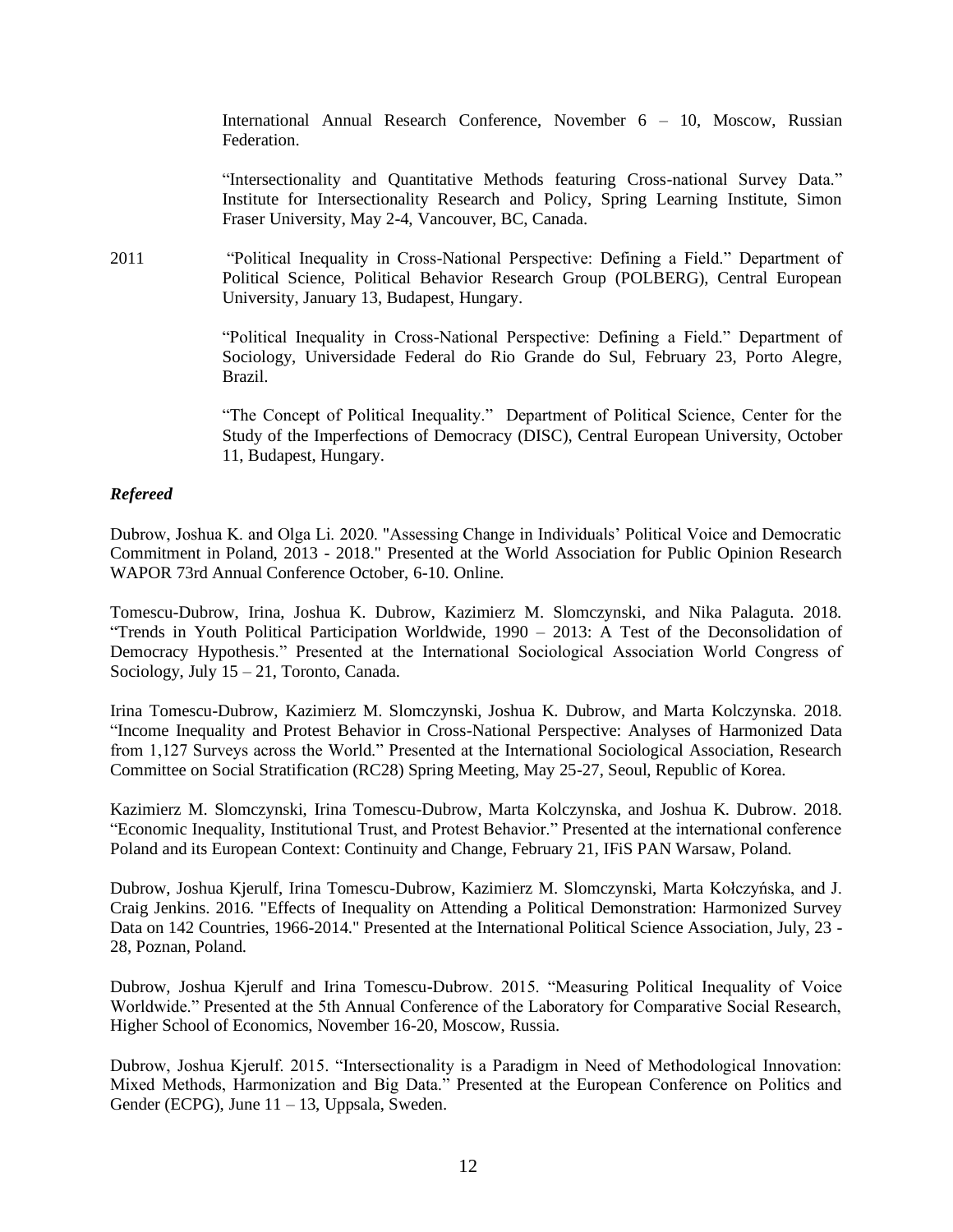Dubrow, Joshua Kjerulf, Irina Tomescu-Dubrow and Sheri Kunovich. 2014. "Dynamics of Women's Political Inequality of Voice in Eastern Europe,  $1945 - 2015$ ." Presented at the 4<sup>th</sup> Annual International Research Conference of the Laboratory for Comparative Social Research, Higher School of Economics, November 10 – 14, St. Petersburg, Russia.

Dubrow, Joshua Kjerulf, Francesco Sarracino, Małgorzata Mikucka and Irina Tomescu-Dubrow. 2014. "The Democratic Engagement of the Unemployed." Presented at the conference, The Polish Panel Survey POLPAN 1988-2013: A Cross-National Perspective, March 19, IFiS-PAN, Warsaw, Poland.

Dubrow, Joshua Kjerulf, Marta Kolczynska and Irina Tomescu-Dubrow. 2013. "Sociologists Everywhere: Country Representation in Conferences Hosted by the International Sociological Association, 1990 to 2012." Presented at the Laboratory for Comparative Social Research, Higher School of Economics, November 12 – 16, Moscow, Russia.

Dubrow, Joshua Kjerulf, Dorota Woroniecka, Nicolina Dumitras, and Karolina Papros. 2012. "How Democratic Institutions Struggle with Equality: Polish Parliamentarian Debate on Gender Quotas, 1991 – 2010." Presented at 'Beyond Globalization?', The 2nd International Conference of the Romanian Sociological Society, May 31 – June 3, Bucharest, Romania.

Dubrow, Joshua Kjerulf. 2011. "Political Stability and Consensus: A Cross-National Test of Elite Unity Theory." Presented at conference, "Media and Democracy: Poland in a Comparative Perspective," Warsaw, Poland, January 7-8.

Dubrow, Joshua Kjerulf. 2011. "Democracy, Political Inequality and the East-West Divide in Contemporary Europe." Presented at IPSA-ECPR Joint Conference, Sao Paulo, Brazil, February 16 – 19.

Dubrow, Joshua Kjerulf. 2011. "Democracy, Economic Situation and Political Inequality of Voice in Post-Communist and Post-Soviet States." Warsaw East European Conference, Warsaw, Poland, July 15- 18, 2011.

Dubrow, Joshua Kjerulf and Nicolina Dumitras. 2010. "Romanian Women's Enduring Political Inequality in Comparative Perspective." Presented at the "Remaking the Social. New Risks and Solidarities," First International Conference of the Romanian Sociological Society, Cluj-Napoca, Romania, December 2 – 4.

Dubrow, Joshua Kjerulf. 2010. "Women's Enduring Political Inequality in Poland." Presented at the Midwest Slavic Conference, The Ohio State University, Columbus, Ohio, April 15 – 17.

Dubrow, Joshua Kjerulf. 2009. "Political Voice of the Disadvantaged: Intersectionality and Political Participation in France and Germany." Presented at the conference: Race, Class, Gender as Categories of Difference and Inequality: Which Perspectives arise from the Concept of 'Intersectionality' for Human and Cultural Sciences? Ecole des Hautes Etudes en Sciences Sociales (EHESS), Paris, France, September  $10 - 12$ .

Dubrow, Joshua Kerulf. 2009. "Sociology and American Studies: On the Mutual Relationship and its Consequences for Comparative Research." Presented at the International Institute of Sociology 39<sup>th</sup> World Congress, Yerevan, Armenia, June 11-14.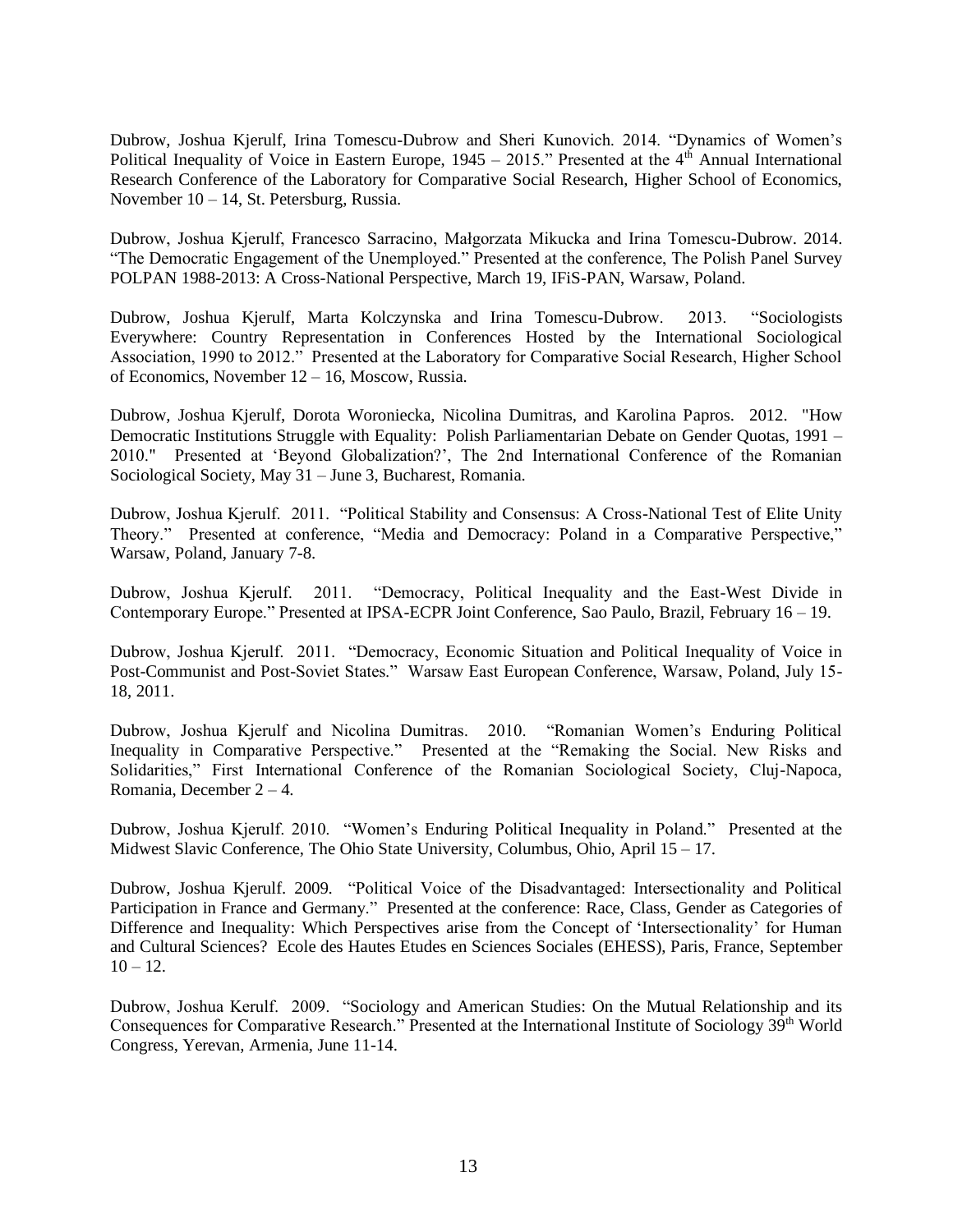Dubrow, Joshua Kerulf. 2009. "Intersectionality and the Protest Generation of 1989: Political Protest in Central and Eastern Europe." Presented at the International Institute of Sociology 39th World Congress, Yerevan, Armenia, June 11-14.

Dubrow, Joshua Kjerulf. 2008. "On the Relationship between Political Inequality and Economic Inequality: A Cross-National Study." Paper presented at the International Sociological Association-RC02 Economy and Society Midterm Conference, Neuchâtel, Switzerland, June 26-28.

Dubrow, Joshua Kjerulf. 2008. "On the Relationship between Political Inequality and Economic Inequality in Old and New Democracies." Paper presented at Sociological Public Opinion Research in Central and Eastern Europe: Historical and Cross-National Research, in Warsaw, Poland July 3 - 5.

Dubrow, Joshua Kjerulf. 2008. "Class Consciousness of Political Interests: Concept and Measurement." Paper presented at the Warsaw East European Conference, Warsaw, Poland, July 15 - 18.

Dubrow, Joshua Kjerulf. 2007. "Accounting for Intersectionality in Political Participation Using the European Social Survey." Presented at Sociological Surveys of Public Opinion of Southeast Europe: Cross-National Comparative Studies, Cluj-Napoca, Romania, August 31 – September 2.

Dubrow, Joshua Kjerulf. 2006. "Descriptive Representation Policy during Radical Social Transformation: A Comparative Analysis of East Central Europe and the Balkans." Paper presented at the International Sociological Association XVIth World Congress of Sociology, session of the Social Transformations and Sociology of Development Research Committee (RC09), Durban, South Africa, July 23-29.

Dubrow, Joshua Kjerulf. 2006. "Women's Representation in the *Sejm*: A Political Market Perspective." Presented at Midwest Slavic Conference, Columbus, OH, March 2-4, 2006.

Dubrow, Joshua Kjerulf. 2006. "Do Descriptive Representatives Think Like Descriptive Representatives Should?" Paper presented at the annual meeting of the American Sociological Association, Montreal, Canada, August 11-14.

Dubrow, Joshua. 2005. "Does Voting Benefit the Voter? Gains from Voting for the Winning Party: Evidence from Poland." Presented at the Center for Survey Research Monthly Speaker Series, The Ohio State University, Columbus, OH. January.

Dubrow, Joshua. 2005. "Descriptive Parliamentarian Representation in Poland: Who Votes for Women, Disadvantaged Social Classes, and Youth Candidates?" Paper presented at the annual meeting of the Polish Institute of Arts and Sciences of America, Pittsburgh, PA, June 3.

Dubrow, Joshua. 2005. "Does Voting Benefit the Voter? Effects of Political Behavior on Social Structural Position in a New Democracy, 1988 – 2003." Paper presented at the annual meeting of the American Sociological Association, Philadelphia, PA, August 12-16.

Dubrow, Joshua. 2005. "Descriptive Representation in the Balkans: A Comparative Analysis." Paper presented at the 7<sup>th</sup> Congress of the European Sociological Association, Torun, Poland, September 9-12.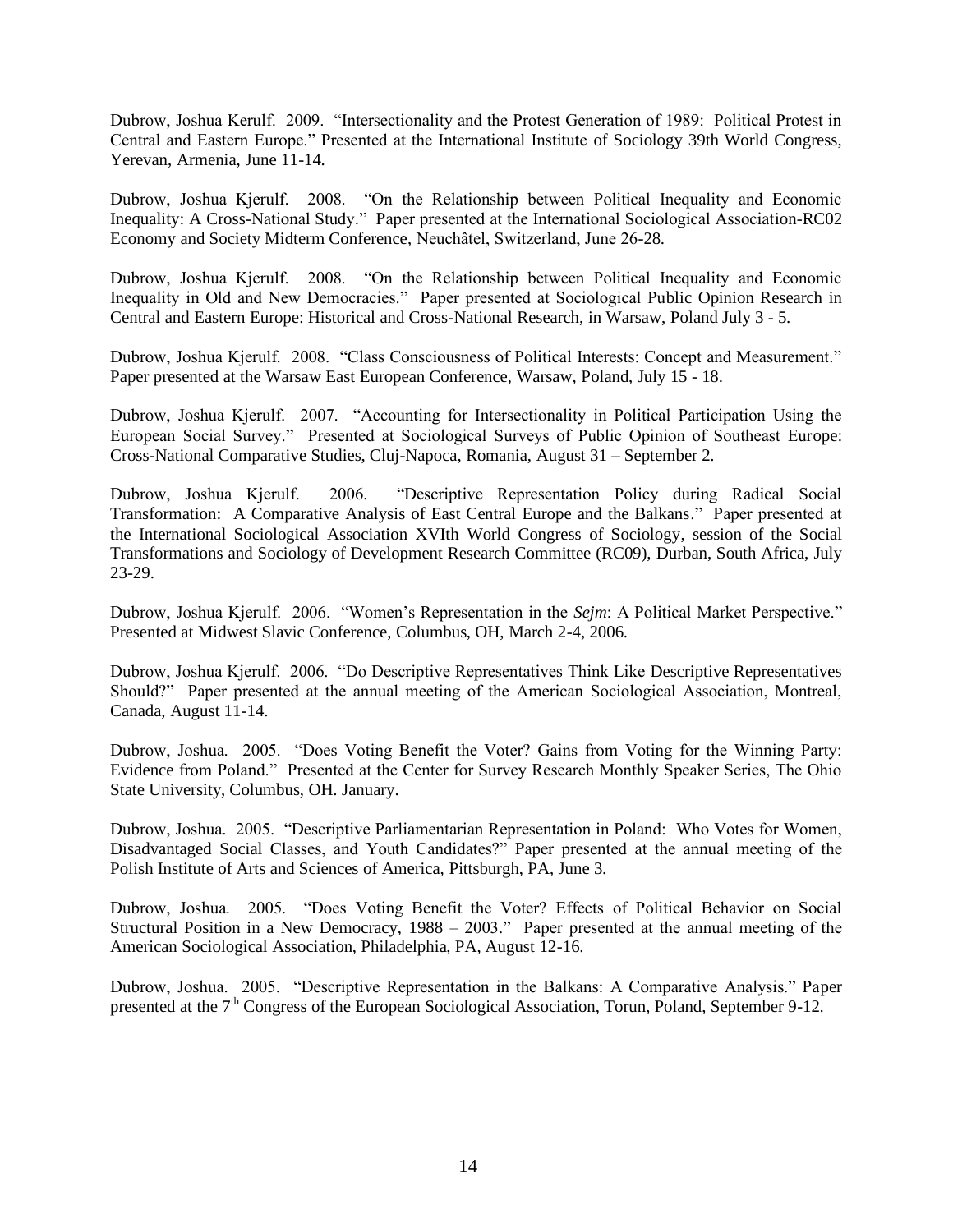Dubrow, Joshua. 2005. "Descriptive Parliamentarian Representation in Poland, 1992-1997: Who Votes for Women, Disadvantaged Social Classes, and Youth Candidates?" Presented at the Analyzing Dynamic Data: The Polish Panel Survey, 1988-2003 Conference organized by the Institute of Philosophy and Sociology of the Polish Academy of Sciences, Warsaw, Poland, September 14-17.

Light, Ryan and Joshua Dubrow. 2004. "*White Noise* and 9/11: Interpreting Tragedy and Bridging Distance in a Postmodern Framework." Paper presented at The 80's in Literature and Culture conference, Cincinnati, OH., November.

Dubrow, Joshua and Irina Tomescu. 2004. "Political Opposition to the USA Patriot Act of 2001." Paper presented at the annual meeting of the American Sociological Association, San Francisco, CA, August.

Dubrow, Joshua and jimi adams. 2004. "Media Portrayals of Social Class Origin and Family Background of the Modern Professional Basketball Player." Paper presented at the annual meeting of the North Central Sociological Association, Cleveland, OH, April.

Dubrow, Joshua. 2004. "Does Voting Benefit the Voter? Individual Level Analysis of Benefits for Voting for the Winning Party." Presented at the Conference on Radical Social Change in East Central Europe: A Dynamic Analysis of Panel Data, organized by the Institute of Philosophy and Sociology of the Polish Academy of Sciences, Warsaw, Poland, September 15-18.

Sanderson, Stephen K., Alex Heckert and Joshua Dubrow. 2003. "Militarist, Marxian, and Non-Marxian Materialist Theories of Gender Inequality: A Cross Cultural Test." Paper presented at the annual meeting of the American Sociological Association, Atlanta, GA, August.

Yamokoski, Alexis and Joshua K. Dubrow. 2003. "Being Influential: Predictors of Influence Path Perception Using Data from a Population of Community Influentials." Paper presented at the annual meeting of the American Sociological Association, Atlanta, GA, August.

Dubrow, Joshua. 2003. "Descriptive Voting Behavior: A New Research Strategy." Paper presented at the Role of Survey Research in Studying Social Change in Eastern Europe conference, organized by the Institute of Philosophy and Sociology of the Polish Academy of Sciences, Warsaw, Poland, December.

Dubrow, Joshua. 2002. "Last Bus Out of the Ghetto: Towards a Theory as to Why African Americans Dominate Modern Professional Basketball." Paper presented at the annual meeting of the American Sociological Association, Chicago, IL, August.

Dubrow, Joshua. 2000. "The Status of Women in Preindustrial Societies: Testing Three Theories of Gender Inequality." Paper presented at the annual meeting of the Eastern Sociological Society, Baltimore, MD, April.

Dubrow, Joshua and Jaime A. Espejo. 1999. "Exploring Gender Inequality in Pennsylvania's State System of Higher Education: Using the Conflict and Rational Choice Theoretical Paradigms." Paper presented at the annual meeting of the Pennsylvania Sociological Society, Harrisburg, PA, April.

# **Fellowships, Scholarships and Academic Exchanges**

2011 Cuantitative Methods in the Social Sciences (OMSS) 2: "Analysis Methods for Cross-National Comparisons," Leuven, Belgium (28 August - 4 September)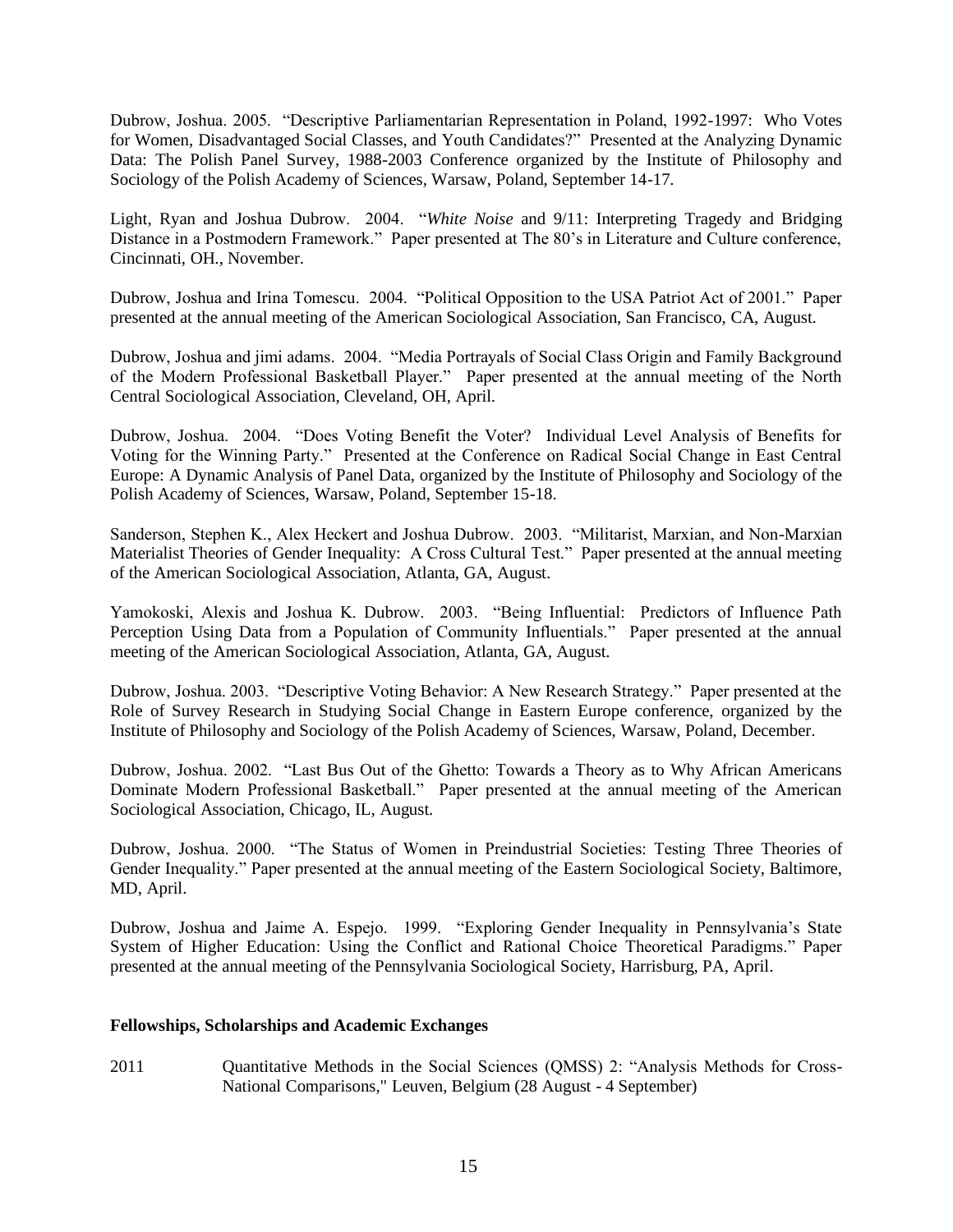| 2010      | Quantitative Methods in the Social Sciences (QMSS) 2: "Summer School in "R,""           |
|-----------|-----------------------------------------------------------------------------------------|
|           | University of Bucharest, Romania (September)                                            |
|           | Academic Exchange: Polish Academy of Sciences and Israel Academy of Sciences and        |
|           | Humanities. Host: The International Institute for Holocaust Research at Yad Vashem,     |
|           | The Holocaust Martyrs' and Heroes' Remembrance Authority, Jerusalem, Israel (May)       |
| 2007      | European Centre for Analysis in the Social Sciences (ECASS) at the Institute for Social |
|           | and Economic Research (ISER) at the University of Essex, United Kingdom on the          |
|           | Access to Research Infrastructures Programme (July)                                     |
| 2005-2006 | Foreign Language Area Studies (FLAS) Fellowship: Romanian                               |

### **Awards**

2012-2015 Travel grant from Laboratory for Comparative Social Research, Higher School of Economics, Russia

2013 Travel grant from Department of Sociology, Universidade Federal do Rio Grande do Sul, Porto Alegre, Brazil, March 11 – 17, 2013

- 2009 Travel grant from Centre interdisciplinaire d'études et de recherches sur l'Allemagne (CIERA) and Ecole des hautes études en sciences sociales (EHESS) (280 Euro)
- 2008 World Society Foundation travel grant for the International Sociological Association-RC02 (Economy & Society) Midterm Conference, in Neuchâtel, Switzerland (1000 USD) ESS Train 4– Training Course: Sponsored Participant (400 Euro)
- 2007 ESS Train 1– Training Courses for Young Researchers: Sponsored Participant (500 Euro)
- 2006 American Sociological Association, National Science Foundation funded travel grant to the International Sociological Association XVI World Congress of Sociology in Durban, South Africa (1000 USD)
	- Edward J. Ray Travel Award for Scholarship and Service (750 USD)
- 2005 Edward F. Hayes Graduate Research Forum Participant
- 2004 2005 Graduate Student Travel Award, conferences organized by the Institute of Philosophy and Sociology at the Polish Academy of Sciences, Warsaw, Poland
- 2004 Center for Survey Research-Social and Behavioral Sciences Graduate Student Summer Research Award
- 2000-2005 Graduate Assistantship, The Ohio State University
- 2000 Outstanding Graduate Student Award, Sociology, Indiana University of Pennsylvania
- 1998-2000 Graduate Assistantship, Indiana University of Pennsylvania
- 1999-present *Phi Kappa Phi*, International Academic Honors Society *Alpha Kappa Delta*, Sociology Honors Society

### **Professional Service**

### *Journals*

| $2018 -$ Present | Editorial Board, Social Forces (Oxford University Press)                      |
|------------------|-------------------------------------------------------------------------------|
| $2017 -$ Present | Editorial Board, <i>International Journal of Sociology</i> (Taylor & Francis) |
| $2016 - 2020$    | Section Co-editor – Political Sociology, Sociology Compass (Wiley)            |
| $2011 - 2016$    | Editor, Ask: Research and Methods (OSU and PAN)                               |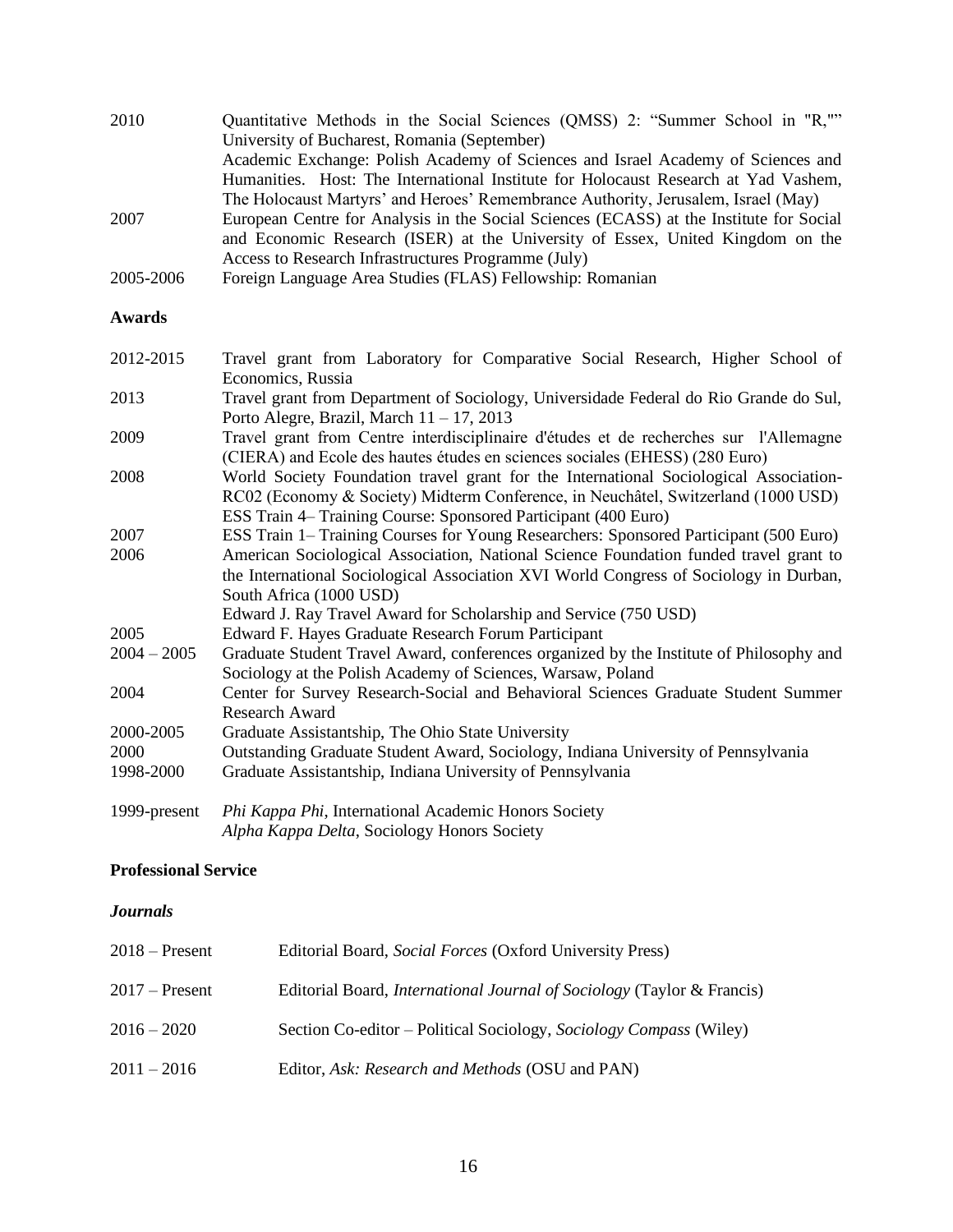# *Newsletter Editor*

| $2015 - 2020$ |                   |  | Co-founder and co-editor, (with Irina Tomescu-Dubrow) <i>Harmonization:</i> |  |
|---------------|-------------------|--|-----------------------------------------------------------------------------|--|
|               |                   |  | Newsletter on Survey Data Harmonization in the Social Sciences              |  |
| $2012 - 2016$ | <i>Newsletter</i> |  | Editor, ISA RC 09 Social Transformations and the Sociology of Development   |  |

### *Professional Associations*

| $2018 - 2022$    | Board Member, Research Committee on Social Transformations and Sociology of<br>Development (International Sociological Association RC 09)                               |
|------------------|-------------------------------------------------------------------------------------------------------------------------------------------------------------------------|
| $2014 - 2018$    | Executive Committee Member, Committee on Political Sociology (International<br>Sociological Association RC 18 and International Political Science Association<br>RC(06) |
| $2010 - 2016$    | Board Member, Research Committee on Social Transformations and Sociology of<br>Development (International Sociological Association RC 09)                               |
| $2010$ - Present | Head, Working Group on Political Inequality, sponsored by Committee on<br>Political Sociology (ISA & IPSA)                                                              |

### *Supervisor of Doctoral Dissertations*

### **Completed**

Bell, Inna. 2020. *Organizational Survival across Regime Changes in Central and Eastern Europe: Case Studies of Czech Civil Society Organizations, 1918 – 2018*. Polish Academy of Sciences.

Palaguta, Nika. 2020. *Political Representation, Populism, and Inequality in Ukraine, 2002 – 2017*. Polish Academy of Sciences.

Vangeli, Anastas. 2019. *Symbolic Power and Principle-Diffusion through China's Belt and Road Initiative: A Sociological Analysis*. Polish Academy of Sciences. (co-supervised with Kazimierz M. Slomczynski and Leslie Holmes)

Grunberg, Sarah. 2018. *Race and Identity in the Polish-African Communities of Poland*. University of Warsaw. (co-supervised with Slawomir Lodzinski)

Woroniecka-Krzyżanowska, Dorota. 2015. *Extended Exile: Daily Life in a Palestinian Refugee City-Camp*. Polish Academy of Sciences. (co-supervised with Joanna Kurczewska)

# *Departmental and University Service*

*IFiS PAN* Commission on Computing Infrastructure (since 2015)

### *The Ohio State University*

Sociology Graduate Student Association, Institutional Memory Committee, 2005 and 2006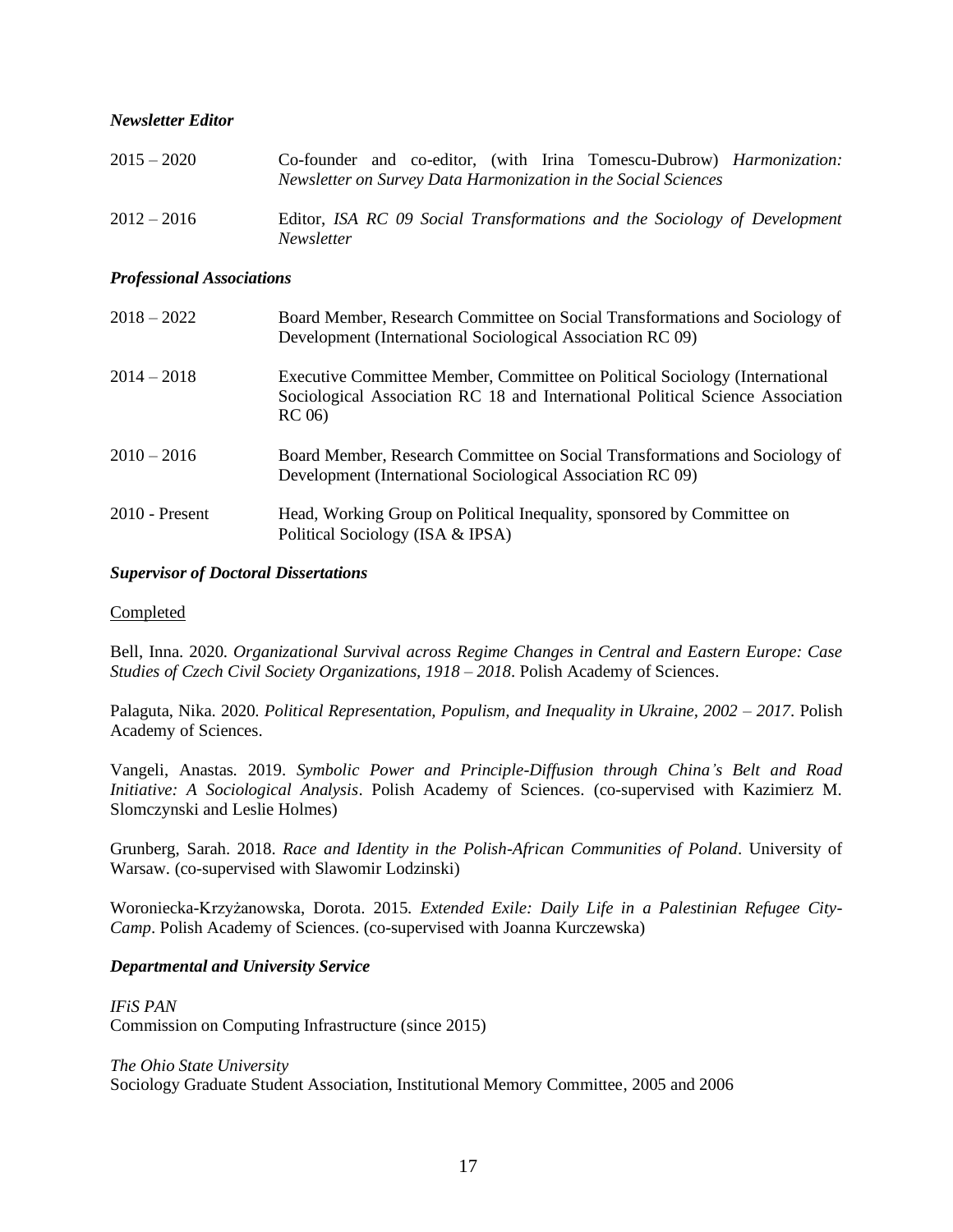*Indiana University of Pennsylvania* Vice President, Graduate Student Assembly, Indiana University of Pennsylvania, 1999-2000 Graduate Student Advocate, 1999-2000 Vice President, *Alpha Kappa Delta*, Theta Chapter, 1999-2000

### *Journal, Book, and Grant Reviewer*

Reviewer of journals: *Acta Politica, American Sociological Review*, *British Journal of Sociology, Communication & Sport, Comparative Political Studies, European Journal of Political Research, European Journal of Politics and Gender, European Political Science Review, European Societies, International Journal of Comparative Sociology, International Journal of Sociology, International Journal of Comparative Sociology, International Review of the Sociology of Sport, International Political Science Review, International Sociology, Polish Sociological Review, Political Behavior, Politics, Politics & Gender, Social Forces, Sociology Compass, Sociology of Sport Journal, Sociological Quarterly, World Development.* Reviewer of books: *Oxford University Press, Polity*, *Roxbury, Springer.* Reviewer of grants: *National Science Centre, Poland* and *Riksbankens Jubileumsfond, Sweden*

### **Other Editorial Experience**

2021 – present Founder, Writer, and Editor-in-Chief of *Occam's Press* (https://www.occams.press/)

# **Research Experience**

|               | 2017 – Present Researcher, POLPAN 2018 (funded by National Science Centre, Poland)                                                                                                                |
|---------------|---------------------------------------------------------------------------------------------------------------------------------------------------------------------------------------------------|
|               | Researcher, Survey Data Recycling (SDR) project (funded by the National Science<br>Foundation, USA)                                                                                               |
| $2013 - 2015$ | Researcher, Democratic Values and Protest Behavior: Data Harmonization, Measurement<br>Comparability, and Multi-Level Modeling in Cross-National Perspective (National<br>Science Centre, Poland) |
| $2003 - 2016$ | Researcher, Polish Panel Survey, POLPAN, 1988 - 2013 (National Science Centre,<br>Poland)                                                                                                         |
| 2006          | Researcher, OSU Mershon Center for International Security Studies, "The Patriot Act and<br>National Security Policy."                                                                             |
| $2002 - 2003$ | Project Coordinator, River City Study Phase II and OSU Sociological Research<br>Practicum "Social Mobility of Local Elites: Archival and Historical Data."                                        |
| 2001-2002     | Project Coordinator, River City Study Phase I and OSU Sociological Research Practicum<br>"Social Mobility of Local Elites: Interview Data."                                                       |
| Other         |                                                                                                                                                                                                   |
| 2005          | Market Researcher for private firm designing and implementing market research<br>ethnography on information technology professionals engaged in computer network<br>security.                     |
| 1998-2000     | Coding Human Relations Area Files (HRAF) and Human Development Report data, IUP                                                                                                                   |